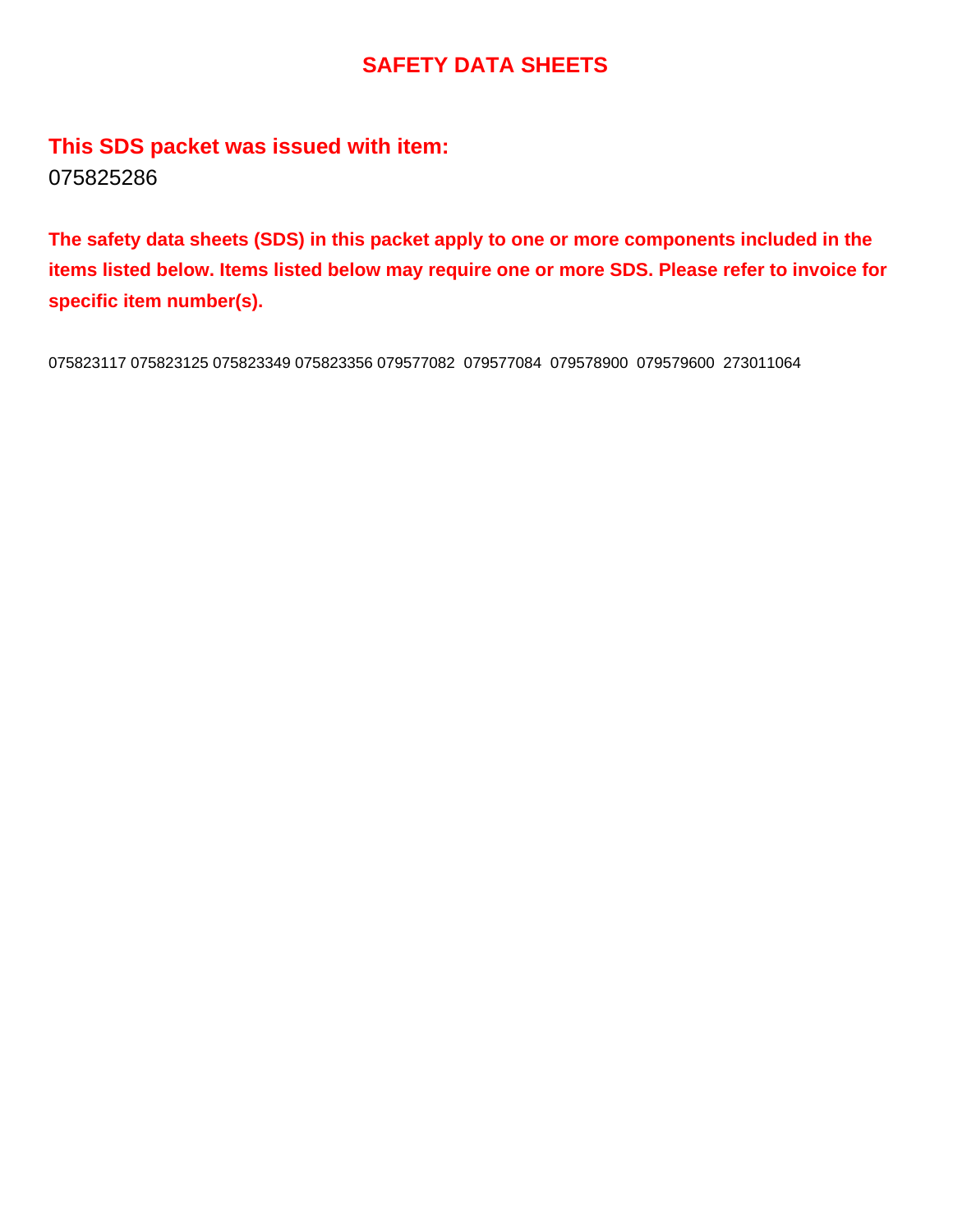

# **Safety Data Sheet**

#### Copyright,2015,3M Company.

All rights reserved. Copying and/or downloading of this information for the purpose of properly utilizing 3M products is allowed provided that: (1) the information is copied in full with no changes unless prior written agreement is obtained from 3M, and (2) neither the copy nor the original is resold or otherwise distributed with the intention of earning a profit thereon.

| <b>Document Group:</b> | 16-2761-1 | <b>Version Number:</b>  | 6.00     |
|------------------------|-----------|-------------------------|----------|
| <b>Issue Date:</b>     | 04/14/15  | <b>Supercedes Date:</b> | 02/07/12 |

# **SECTION 1: Identification**

**1.1. Product identifier** 3M™ ESPE™ PROTEMP II BASE

**Product Identification Numbers** LE-FSFD-4600-1

## **1.2. Recommended use and restrictions on use**

## **Recommended use**

Dental Product, Temporary crown and bridge. **Restrictions on use** For use only by dental professionals

| 1.3. Supplier's details |                                         |
|-------------------------|-----------------------------------------|
| <b>MANUFACTURER:</b>    | 3M                                      |
| DIVISION:               | 3M ESPE Dental Products                 |
| <b>ADDRESS:</b>         | 3M Center, St. Paul, MN 55144-1000, USA |
| <b>Telephone:</b>       | 1-888-3M HELPS (1-888-364-3577)         |

**1.4. Emergency telephone number** 1-800-364-3577 or (651) 737-6501 (24 hours)

# **SECTION 2: Hazard identification**

This document has been prepared in accordance with the U.S. OSHA Hazard Communication Standard, which requires the inclusion of all known hazards of the product or ingredients regardless of the potential risk. The risks of the hazards communicated in this document may vary depending on the potential for exposure.

# **2.1. Hazard classification**

Not classified as hazardous according to OSHA Hazard Communication Standard, 29 CFR 1910.1200.

**2.2. Label elements Signal word** Not applicable.

**Symbols** Not applicable.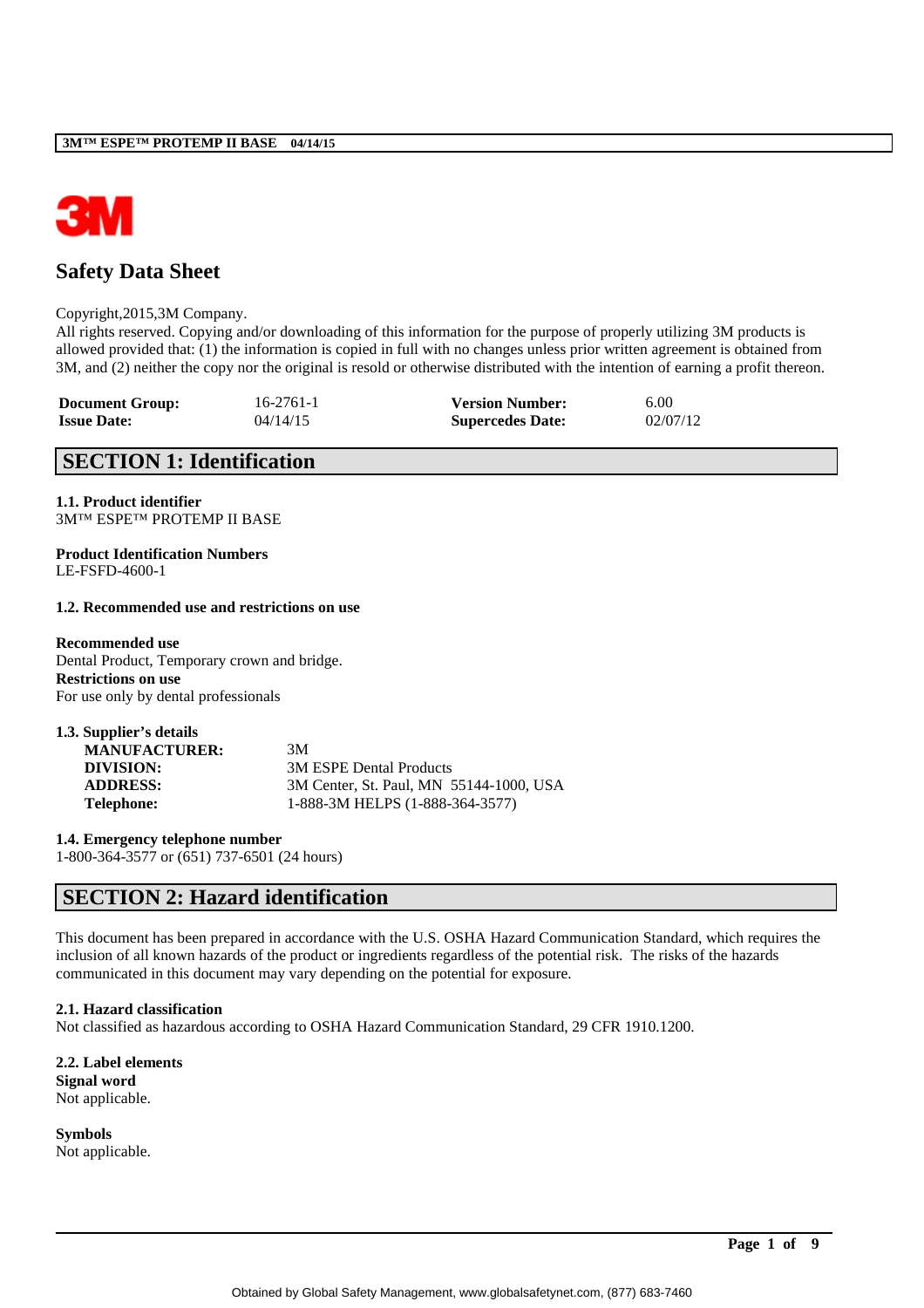## **Pictograms**

Not applicable.

#### **2.3. Hazards not otherwise classified** None.

# **SECTION 3: Composition/information on ingredients**

| Ingredient                                                | C.A.S. No. | $\%$ by Wt               |
|-----------------------------------------------------------|------------|--------------------------|
| BISPHENOL A POLYETHYLENE GLYCOL                           | 41637-38-1 | 50 - 70 Trade Secret $*$ |
| DIETHER DIMETHACRYLATE (BISEMA6)                          |            |                          |
| Glass powder (65997-17-3), surface modified with 2-       | None       | 20 - 30 Trade Secret $*$ |
| propenoic acid, 2 methyl-.3-(trimethoxysilyl)propyl ester |            |                          |
| $(2530-85-0)$ , bulk material                             |            |                          |
| <b>SILANE TREATED SILICA</b>                              | 68909-20-6 | 10 - 20 Trade Secret $*$ |
| VINYL ETHER COPOLYMER                                     | 25154-85-2 | 1 - 5 Trade Secret *     |

\*The specific chemical identity and/or exact percentage (concentration) of this composition has been withheld as a trade secret.

# **SECTION 4: First aid measures**

# **4.1. Description of first aid measures**

# **Inhalation:**

Remove person to fresh air. If you feel unwell, get medical attention.

# **Skin Contact:**

Wash with soap and water. If signs/symptoms develop, get medical attention.

#### **Eye Contact:**

Flush with large amounts of water. Remove contact lenses if easy to do. Continue rinsing. If signs/symptoms persist, get medical attention.

# **If Swallowed:**

Rinse mouth. If you feel unwell, get medical attention.

# **4.2. Most important symptoms and effects, both acute and delayed**

See Section 11.1. Information on toxicological effects.

# **4.3. Indication of any immediate medical attention and special treatment required**

Not applicable

# **SECTION 5: Fire-fighting measures**

# **5.1. Suitable extinguishing media**

In case of fire: Use a fire fighting agent suitable for ordinary combustible material such as water or foam to extinguish.

# **5.2. Special hazards arising from the substance or mixture**

None inherent in this product.

# **Hazardous Decomposition or By-Products**

**Substance Condition** Carbon monoxide During Combustion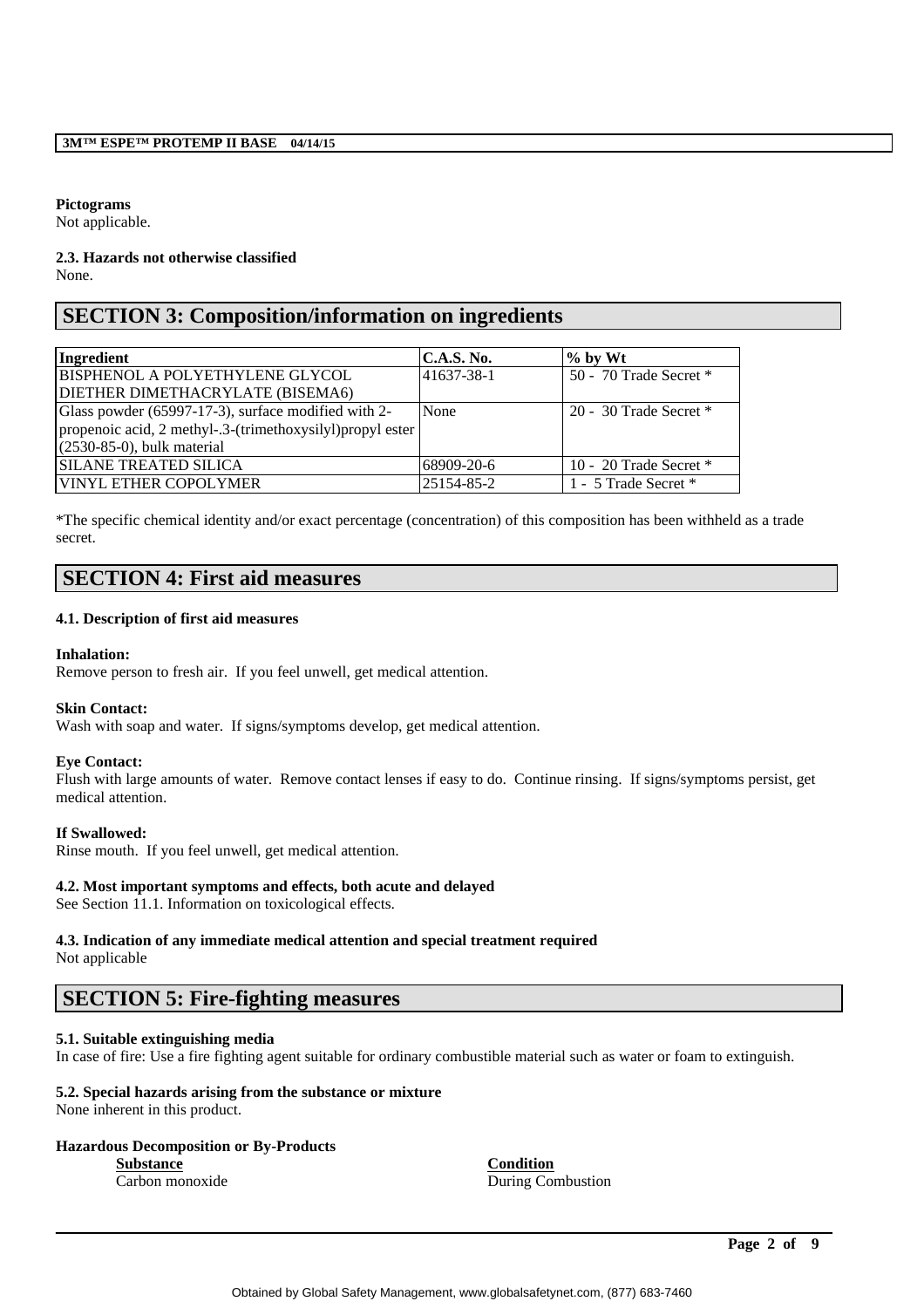Carbon dioxide During Combustion Irritant Vapors or Gases During Combustion

## **5.3. Special protective actions for fire-fighters**

No special protective actions for fire-fighters are anticipated.

# **SECTION 6: Accidental release measures**

#### **6.1. Personal precautions, protective equipment and emergency procedures**

Ventilate the area with fresh air. Observe precautions from other sections.

#### **6.2. Environmental precautions**

Avoid release to the environment.

#### **6.3. Methods and material for containment and cleaning up**

Collect as much of the spilled material as possible. Place in a closed container approved for transportation by appropriate authorities. Clean up residue. Dispose of collected material as soon as possible.

# **SECTION 7: Handling and storage**

## **7.1. Precautions for safe handling**

Avoid prolonged or repeated skin contact. Do not eat, drink or smoke when using this product. Wash thoroughly after handling.

#### **7.2. Conditions for safe storage including any incompatibilities**

Store away from heat.

# **SECTION 8: Exposure controls/personal protection**

#### **8.1. Control parameters**

#### **Occupational exposure limits**

If a component is disclosed in section 3 but does not appear in the table below, an occupational exposure limit is not available for the component.

| Ingredient                | <b>C.A.S. No.</b> | <b>Agency</b> | Limit type                    | Additional Comments |
|---------------------------|-------------------|---------------|-------------------------------|---------------------|
| <b>ISILICA. AMORPHOUS</b> | 68909-20-6 OSHA   |               | <b>TWA</b> concentration:0.8  |                     |
|                           |                   |               | $mg/m3$ ; TWA: 20 millions of |                     |
|                           |                   |               | particles/cu. ft.             |                     |
|                           |                   |               |                               |                     |

ACGIH : American Conference of Governmental Industrial Hygienists

AIHA : American Industrial Hygiene Association

CMRG : Chemical Manufacturer's Recommended Guidelines

OSHA : United States Department of Labor - Occupational Safety and Health Administration

TWA: Time-Weighted-Average

STEL: Short Term Exposure Limit

CEIL: Ceiling

#### **8.2. Exposure controls**

#### **8.2.1. Engineering controls**

Use in a well-ventilated area.

# **8.2.2. Personal protective equipment (PPE)**

#### **Eye/face protection**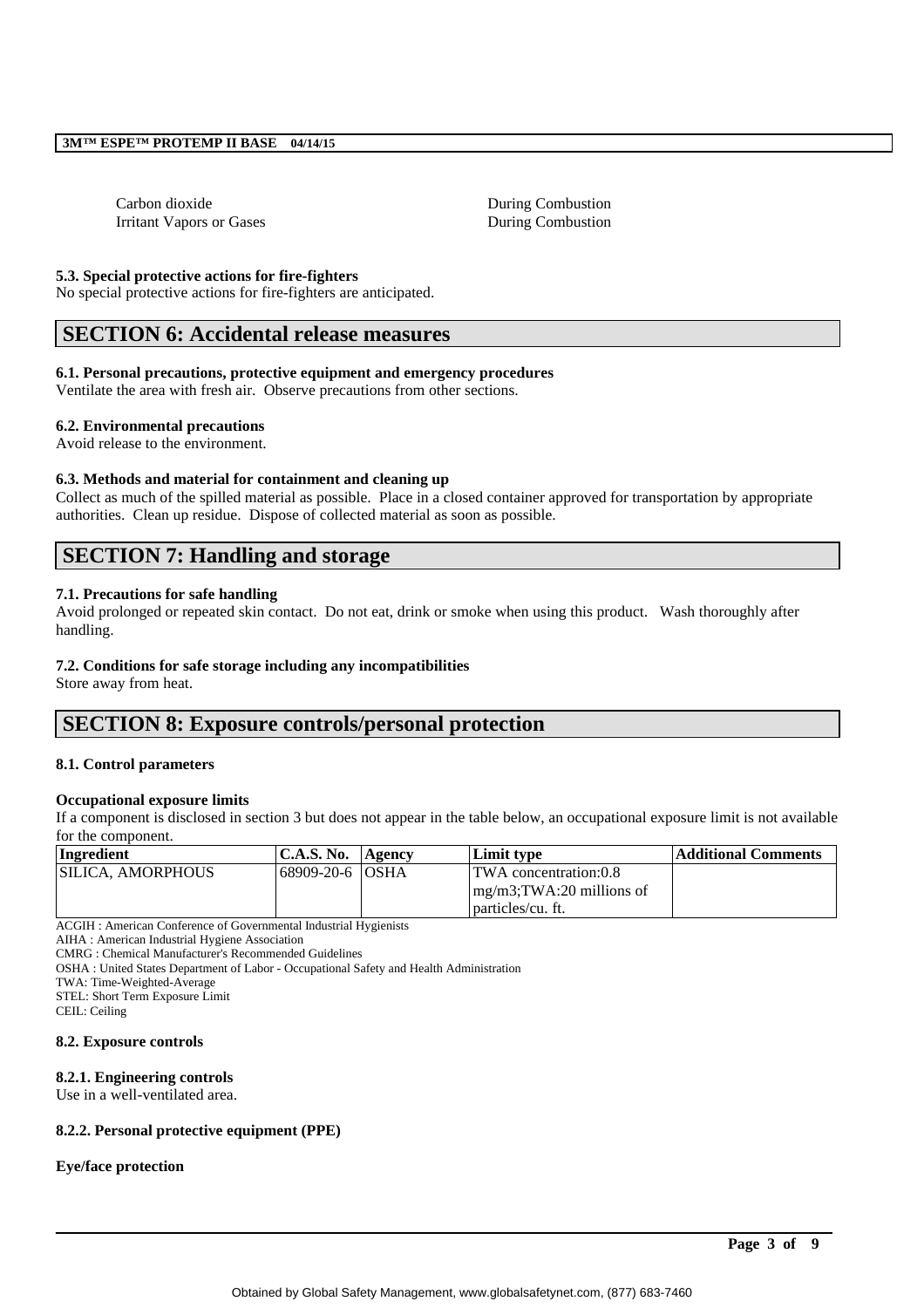## **3M™ ESPE™ PROTEMP II BASE 04/14/15**

Select and use eye/face protection to prevent contact based on the results of an exposure assessment. The following eye/face protection(s) are recommended: Safety Glasses with side shields

#### **Skin/hand protection**

See Section 7.1 for additional information on skin protection.

## **Respiratory protection**

None required.

# **SECTION 9: Physical and chemical properties**

#### **9.1. Information on basic physical and chemical properties**

| <b>General Physical Form:</b>             | Solid                                          |
|-------------------------------------------|------------------------------------------------|
| <b>Specific Physical Form:</b>            | Paste                                          |
| Odor, Color, Grade:                       | Different colored pastes, slight acrylate odor |
| <b>Odor threshold</b>                     | No Data Available                              |
| pH                                        | No Data Available                              |
| <b>Melting point</b>                      | No Data Available                              |
| <b>Boiling Point</b>                      | Not Applicable                                 |
| <b>Flash Point</b>                        | Not Applicable                                 |
| <b>Evaporation rate</b>                   | Not Applicable                                 |
| <b>Flammability (solid, gas)</b>          | Not Classified                                 |
| <b>Flammable Limits(LEL)</b>              | Not Applicable                                 |
| <b>Flammable Limits(UEL)</b>              | Not Applicable                                 |
| <b>Vapor Pressure</b>                     | Not Applicable                                 |
| <b>Vapor Density</b>                      | Not Applicable                                 |
| <b>Specific Gravity</b>                   | Approximately 1 [Ref Std: WATER=1]             |
| <b>Solubility in Water</b>                | Nil                                            |
| Solubility- non-water                     | No Data Available                              |
| Partition coefficient: n-octanol/water    | No Data Available                              |
| <b>Autoignition temperature</b>           | No Data Available                              |
| <b>Decomposition temperature</b>          | No Data Available                              |
| <b>Viscosity</b>                          | 30,000 - 150,000 centipoise                    |
| <b>Volatile Organic Compounds</b>         | Not Applicable                                 |
| <b>Percent volatile</b>                   | Not Applicable                                 |
| <b>VOC Less H2O &amp; Exempt Solvents</b> | Not Applicable                                 |
|                                           |                                                |

# **SECTION 10: Stability and reactivity**

#### **10.1. Reactivity**

This material may be reactive with certain agents under certain conditions - see the remaining headings in this section.

#### **10.2. Chemical stability**

Stable.

#### **10.3. Possibility of hazardous reactions**

Hazardous polymerization will not occur.

**10.4. Conditions to avoid** Heat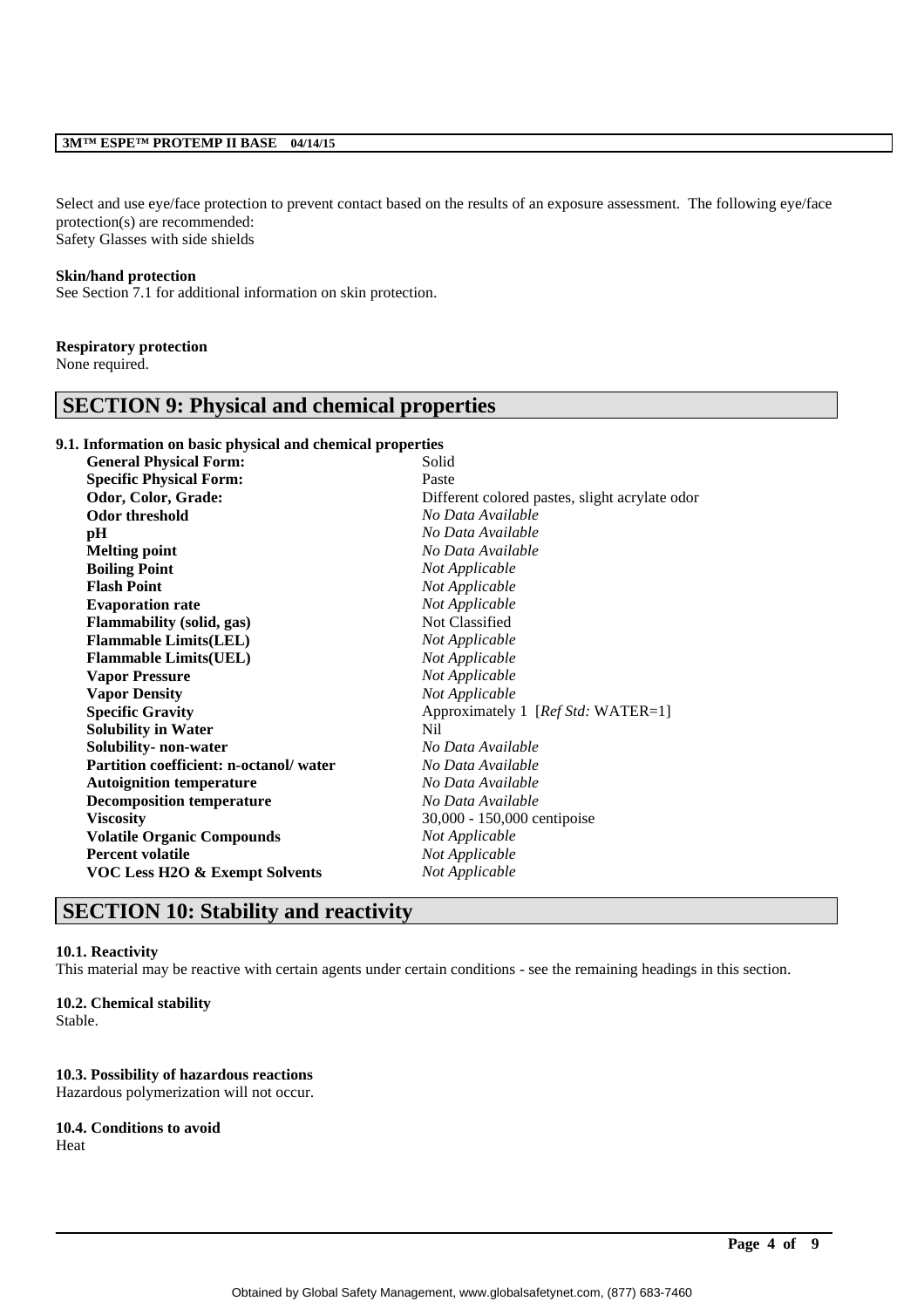#### **10.5. Incompatible materials** None known.

#### **10.6. Hazardous decomposition products Substance Condition**

None known.

Refer to section 5.2 for hazardous decomposition products during combustion.

# **SECTION 11: Toxicological information**

**The information below may not be consistent with the material classification in Section 2 if specific ingredient classifications are mandated by a competent authority. In addition, toxicological data on ingredients may not be reflected in the material classification and/or the signs and symptoms of exposure, because an ingredient may be present below the threshold for labeling, an ingredient may not be available for exposure, or the data may not be relevant to the material as a whole.**

**This document has been prepared in accordance with the U.S. OSHA Hazard Communication Standard, which requires the inclusion of all known hazards of the product or ingredients regardless of the potential risk. The risks of the hazards communicated in this document may vary depending on the potential for exposure. The information below represents toxicological information associated with the individual components of the uncured product. Once properly mixed and/or cured, the product is safe for its intended use.**

**11.1. Information on Toxicological effects**

**Signs and Symptoms of Exposure**

# **Based on test data and/or information on the components, this material may produce the following health effects:**

#### **Inhalation:**

This product may have a characteristic odor; however, no adverse health effects are anticipated.

#### **Skin Contact:**

Contact with the skin during product use is not expected to result in significant irritation.

# **Eye Contact:**

Contact with the eyes during product use is not expected to result in significant irritation.

#### **Ingestion:**

Gastrointestinal Irritation: Signs/symptoms may include abdominal pain, stomach upset, nausea, vomiting and diarrhea.

#### **Toxicological Data**

If a component is disclosed in section 3 but does not appear in a table below, either no data are available for that endpoint or the data are not sufficient for classification.

## **Acute Toxicity**

| <b>Name</b>                                                       | Route     | <b>Species</b> | <b>Value</b>                                      |
|-------------------------------------------------------------------|-----------|----------------|---------------------------------------------------|
| Overall product                                                   | Dermal    |                | No data available; calculated $ATE > 5,000$ mg/kg |
| Overall product                                                   | Ingestion |                | No data available; calculated $ATE > 5,000$ mg/kg |
| BISPHENOL A POLYETHYLENE GLYCOL DIETHER                           | Dermal    | Professio      | LD50 estimated to be $> 5,000$ mg/kg              |
| DIMETHACRYLATE (BISEMA6)                                          |           | nal            |                                                   |
|                                                                   |           | judgeme        |                                                   |
|                                                                   |           | nt             |                                                   |
| BISPHENOL A POLYETHYLENE GLYCOL DIETHER                           | Ingestion | Rat            | $LD50 > 2,000$ mg/kg                              |
| DIMETHACRYLATE (BISEMA6)                                          |           |                |                                                   |
| Glass powder (65997-17-3), surface modified with 2-propenoic      | Dermal    |                | LD50 estimated to be $> 5,000$ mg/kg              |
| acid, 2 methyl-.3-(trimethoxysilyl)propyl ester (2530-85-0), bulk |           |                |                                                   |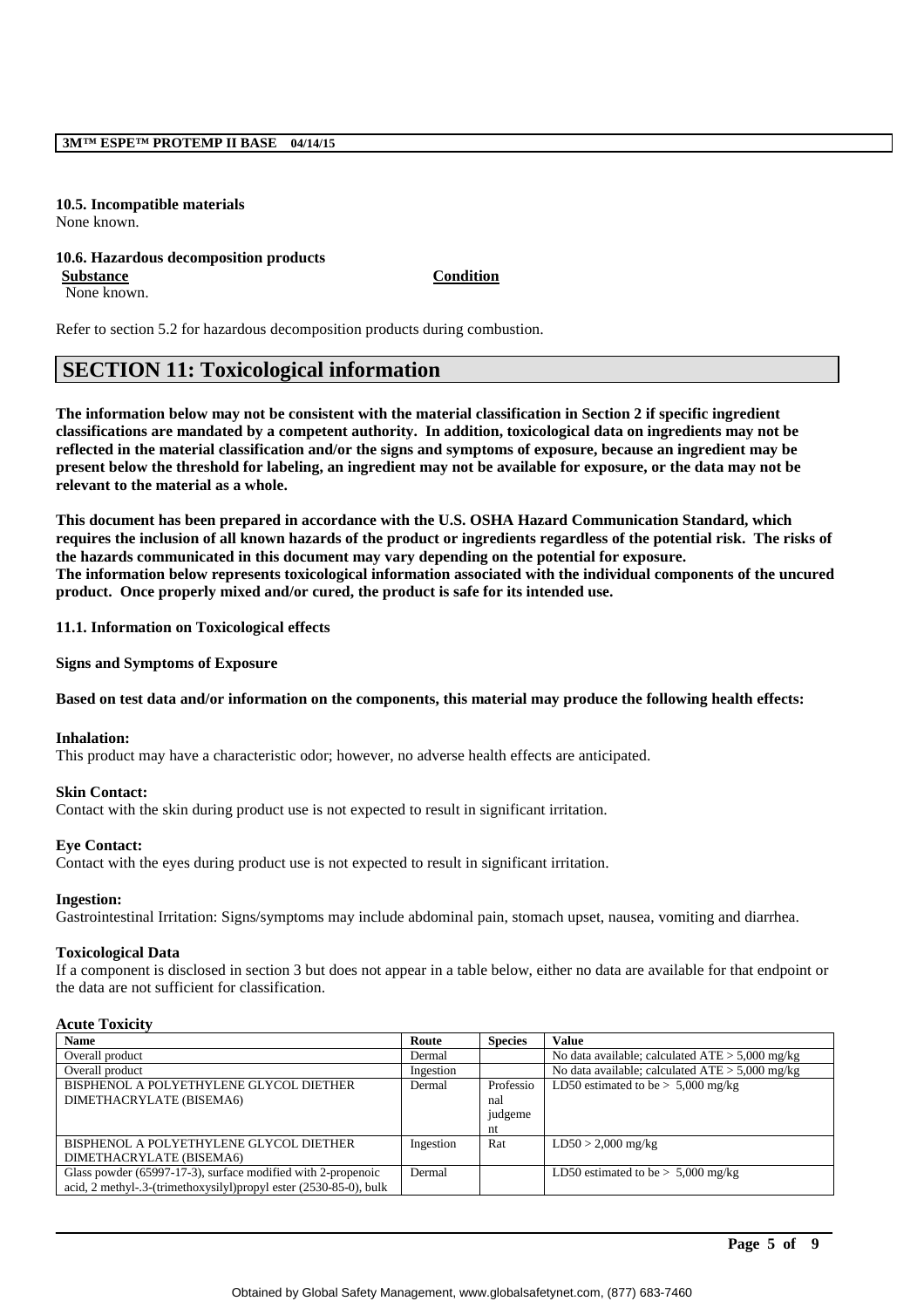## **3M™ ESPE™ PROTEMP II BASE 04/14/15**

| material                                                          |             |           |                                            |
|-------------------------------------------------------------------|-------------|-----------|--------------------------------------------|
| Glass powder (65997-17-3), surface modified with 2-propenoic      | Ingestion   |           | LD50 estimated to be $2,000 - 5,000$ mg/kg |
| acid, 2 methyl-.3-(trimethoxysilyl)propyl ester (2530-85-0), bulk |             |           |                                            |
| material                                                          |             |           |                                            |
| <b>SILANE TREATED SILICA</b>                                      | Dermal      | Rabbit    | $LD50 > 5,000$ mg/kg                       |
| <b>SILANE TREATED SILICA</b>                                      | Inhalation- | Rat       | $LC50 > 0.691$ mg/l                        |
|                                                                   | Dust/Mist   |           |                                            |
|                                                                   | (4 hours)   |           |                                            |
| <b>SILANE TREATED SILICA</b>                                      | Ingestion   | Rat       | $LD50 > 5,110$ mg/kg                       |
| VINYL ETHER COPOLYMER                                             | Dermal      | Professio | LD50 Not applicable                        |
|                                                                   |             | nal       |                                            |
|                                                                   |             | judgeme   |                                            |
|                                                                   |             | nt        |                                            |
| <b>VINYL ETHER COPOLYMER</b>                                      | Ingestion   | Rat       | $LD50 > 2.000$ mg/kg                       |

 $ATE = acute toxicity estimate$ 

#### **Skin Corrosion/Irritation**

| <b>Name</b>                                                                     | <b>Species</b> | <b>Value</b>              |
|---------------------------------------------------------------------------------|----------------|---------------------------|
|                                                                                 |                |                           |
| Overall product                                                                 | Rabbit         | No significant irritation |
| Glass powder (65997-17-3), surface modified with 2-propenoic acid, 2 methyl-.3- | Professio      | No significant irritation |
| (trimethoxysilyl) propyl ester (2530-85-0), bulk material                       | nal            |                           |
|                                                                                 | judgeme        |                           |
|                                                                                 | nt             |                           |
| <b>SILANE TREATED SILICA</b>                                                    | Rabbit         | No significant irritation |

## **Serious Eye Damage/Irritation**

| <b>Name</b>                                                                     | <b>Species</b> | Value                     |
|---------------------------------------------------------------------------------|----------------|---------------------------|
|                                                                                 |                |                           |
| Glass powder (65997-17-3), surface modified with 2-propenoic acid, 2 methyl-.3- | Professio      | No significant irritation |
| (trimethoxysilyl)propyl ester (2530-85-0), bulk material                        | nal            |                           |
|                                                                                 | judgeme        |                           |
|                                                                                 | nt             |                           |
| <b>SILANE TREATED SILICA</b>                                                    | Rabbit         | No significant irritation |

## **Skin Sensitization**

| <b>Name</b>                             | <b>Species</b> | Value           |
|-----------------------------------------|----------------|-----------------|
| Overall product                         | Guinea         | Not sensitizing |
|                                         | pig            |                 |
| BISPHENOL A POLYETHYLENE GLYCOL DIETHER | Guinea         | Not sensitizing |
| DIMETHACRYLATE (BISEMA6)                | pig            |                 |
| <b>SILANE TREATED SILICA</b>            | Human          | Not sensitizing |
|                                         | and            |                 |
|                                         | animal         |                 |

## **Respiratory Sensitization**

For the component/components, either no data are currently available or the data are not sufficient for classification.

## **Germ Cell Mutagenicity**

| <b>Name</b>                                                         | Route    | Value         |
|---------------------------------------------------------------------|----------|---------------|
| BISPHENOL A POLYETHYLENE GLYCOL DIETHER<br>DIMETHACRYLATE (BISEMA6) | In Vitro | Not mutagenic |
| SILANE TREATED SILICA                                               | In Vitro | Not mutagenic |

# **Carcinogenicity**

| Name                                | Route                                 | $\sim$<br>Species | -- -<br>Value                                  |
|-------------------------------------|---------------------------------------|-------------------|------------------------------------------------|
| TREATED SILICA<br>SΠ.<br><b>ANE</b> | Not                                   | Mouse             | Some positive data exist, but the data are not |
|                                     | $\cdot$ $\sim$<br>$\sim$<br>Specified |                   | sufficient for classification                  |

\_\_\_\_\_\_\_\_\_\_\_\_\_\_\_\_\_\_\_\_\_\_\_\_\_\_\_\_\_\_\_\_\_\_\_\_\_\_\_\_\_\_\_\_\_\_\_\_\_\_\_\_\_\_\_\_\_\_\_\_\_\_\_\_\_\_\_\_\_\_\_\_\_\_\_\_\_\_\_\_\_\_\_\_\_\_\_\_\_\_

## **Reproductive Toxicity**

# **Reproductive and/or Developmental Effects**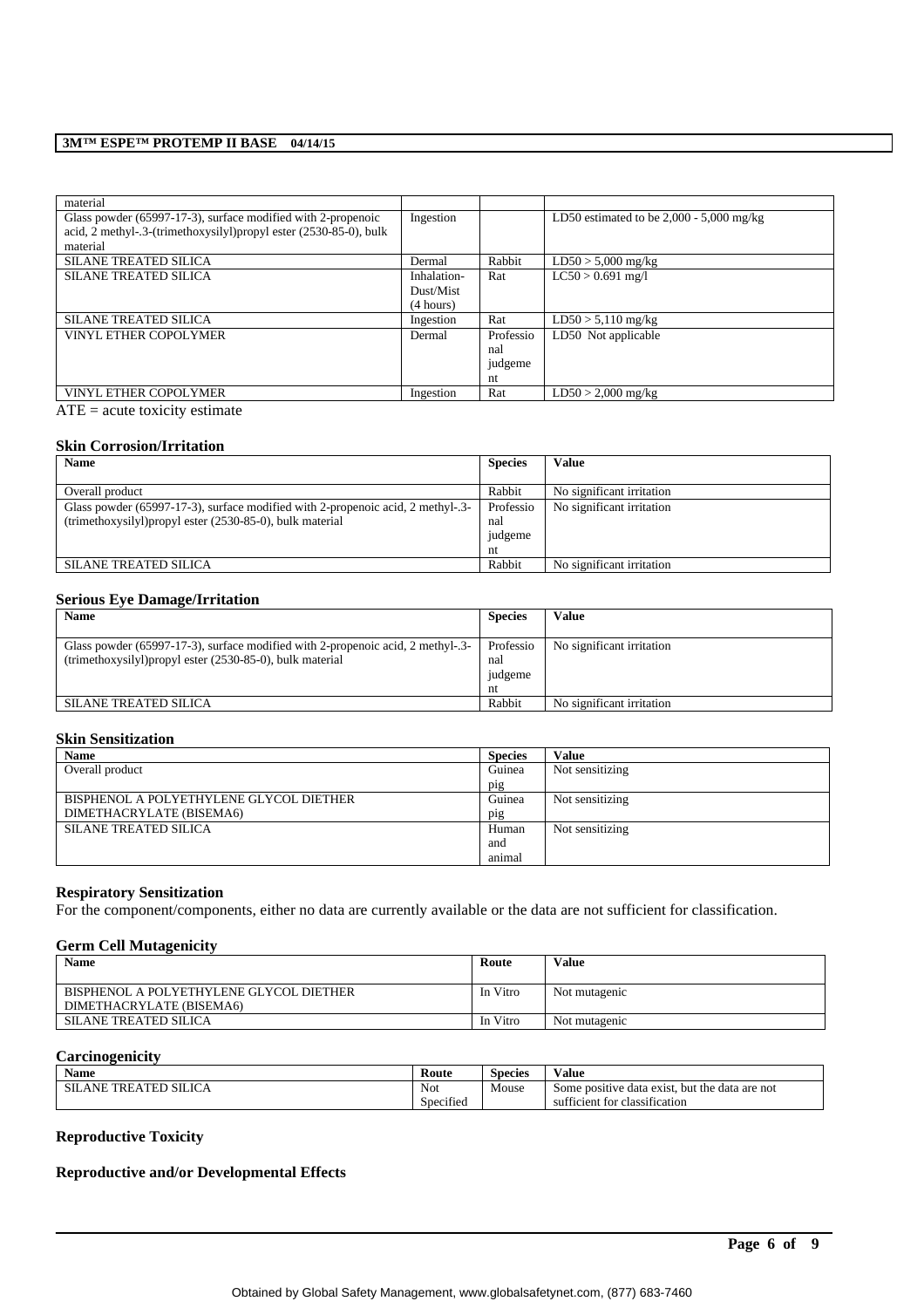## **3M™ ESPE™ PROTEMP II BASE 04/14/15**

| <b>Name</b>                  | Route     | <b>Value</b>                     | <b>Species</b> | <b>Test Result</b>                 | <b>Exposure</b><br><b>Duration</b> |
|------------------------------|-----------|----------------------------------|----------------|------------------------------------|------------------------------------|
| SILANE TREATED SILICA        | Ingestion | Not toxic to female reproduction | Rat            | NOAEL 509<br>mg/kg/day             | generation                         |
| SILANE TREATED SILICA        | Ingestion | Not toxic to male reproduction   | Rat            | NOAEL 497<br>mg/kg/day             | generation                         |
| <b>SILANE TREATED SILICA</b> | Ingestion | Not toxic to development         | Rat            | <b>NOAEL</b><br>1,350<br>mg/kg/day | during<br>organogenesi             |

# **Target Organ(s)**

## **Specific Target Organ Toxicity - single exposure**

For the component/components, either no data are currently available or the data are not sufficient for classification.

#### **Specific Target Organ Toxicity - repeated exposure**

| <b>Name</b>           | Route      | Target Organ(s)    | Value                 | <b>Species</b> | <b>Test Result</b> | Exposure<br><b>Duration</b> |
|-----------------------|------------|--------------------|-----------------------|----------------|--------------------|-----------------------------|
| <b>SILANE TREATED</b> | Inhalation | respiratory system | All data are negative | Human          | <b>NOAEL Not</b>   | occupational                |
| <b>SILICA</b>         |            | <br>silicosis      |                       |                | available          | exposure                    |

#### **Aspiration Hazard**

For the component/components, either no data are currently available or the data are not sufficient for classification.

**Please contact the address or phone number listed on the first page of the SDS for additional toxicological information on this material and/or its components.**

# **SECTION 12: Ecological information**

# **Ecotoxicological information**

Please contact the address or phone number listed on the first page of the SDS for additional ecotoxicological information on this material and/or its components.

#### **Chemical fate information**

Please contact the address or phone number listed on the first page of the SDS for additional chemical fate information on this material and/or its components.

# **SECTION 13: Disposal considerations**

#### **13.1. Disposal methods**

Dispose of contents/ container in accordance with the local/regional/national/international regulations.

Prior to disposal, consult all applicable authorities and regulations to insure proper classification. Dispose of waste product in a permitted industrial waste facility. As a disposal alternative, incinerate in a permitted waste incineration facility. If no other disposal options are available, waste product may be placed in a landfill properly designed for industrial waste.

# **EPA Hazardous Waste Number (RCRA):** Not regulated

# **SECTION 14: Transport Information**

For Transport Information, please visit **http://3M.com/Transportinfo** or call 1-800-364-3577 or 651-737-6501.

# **SECTION 15: Regulatory information**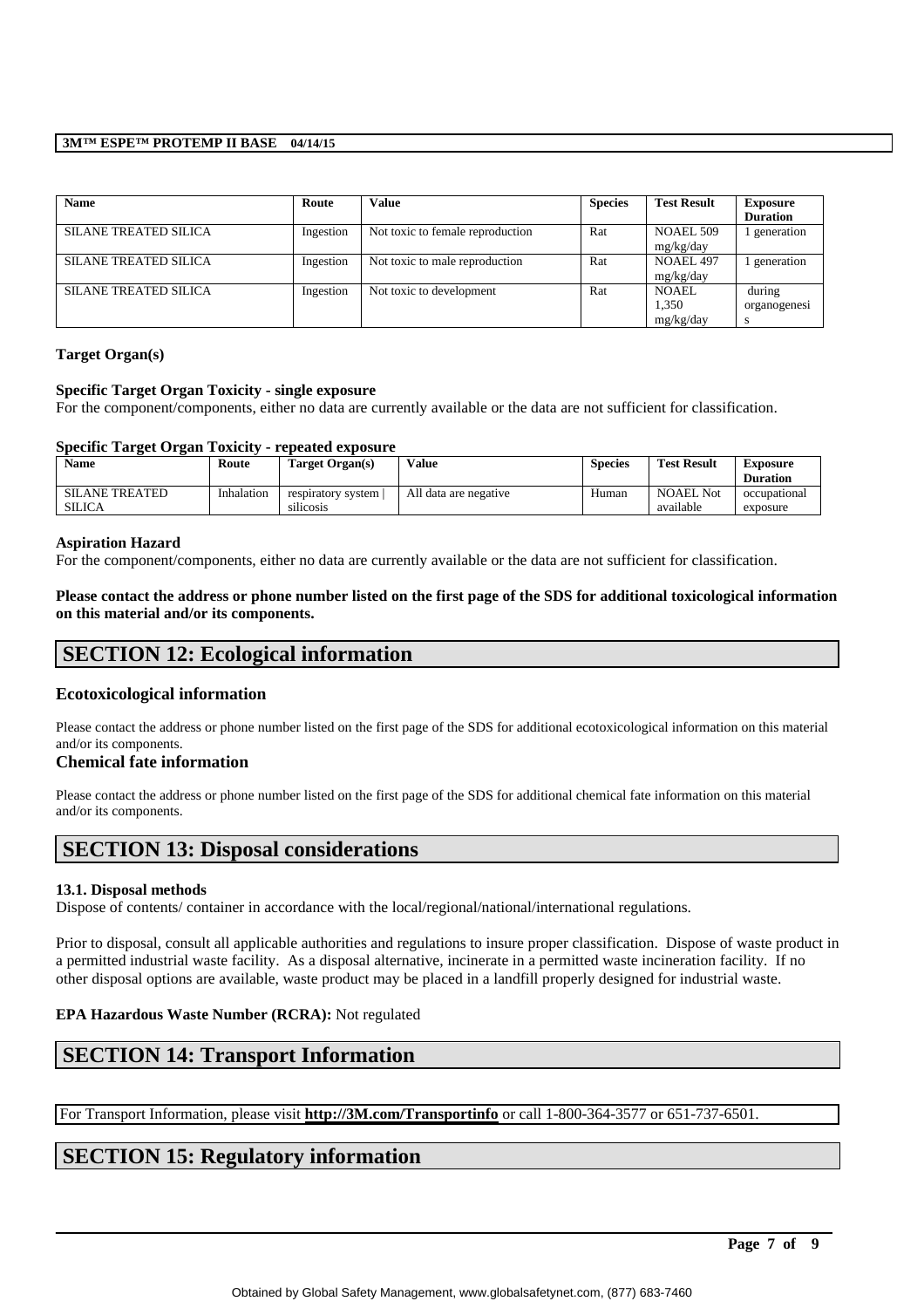# **15.1. US Federal Regulations**

Contact 3M for more information.

## **311/312 Hazard Categories:**

Fire Hazard - No Pressure Hazard - No Reactivity Hazard - No Immediate Hazard - No Delayed Hazard - No

# **15.2. State Regulations**

Contact 3M for more information.

#### **California Proposition 65**

| Ingredient       | C.A.S. No. | <b>Classification</b>     |
|------------------|------------|---------------------------|
| Titanium Dioxide | 13463-67-7 | Carcinogen                |
| Toluene          | 108-88-3   | Female reproductive toxin |
| Toluene          | 108-88-3   | Developmental Toxin       |

WARNING: This product contains a chemical known to the State of California to cause birth defects or other reproductive harm.

WARNING: This product contains a chemical known to the State of California to cause cancer.

# **15.3. Chemical Inventories**

The components of this product are in compliance with the new substance notification requirements of CEPA.

The components of this material are in compliance with the China "Measures on Environmental Management of New Chemical Substance". Certain restrictions may apply. Contact the selling division for additional information.

This material contains one or more substances not listed on the TSCA Inventory. Commercial use of this material is regulated by the FDA.

Contact 3M for more information.

# **15.4. International Regulations**

Contact 3M for more information.

**This SDS has been prepared to meet the U.S. OSHA Hazard Communication Standard, 29 CFR 1910.1200.**

# **SECTION 16: Other information**

#### **NFPA Hazard Classification**

**Health:** 0 **Flammability:** 1 **Instability:** 0 **Special Hazards:** None

National Fire Protection Association (NFPA) hazard ratings are designed for use by emergency response personnel to address the hazards that are presented by short-term, acute exposure to a material under conditions of fire, spill, or similar emergencies. Hazard ratings are primarily based on the inherent physical and toxic properties of the material but also include the toxic properties of combustion or decomposition products that are known to be generated in significant quantities.

| <b>Document Group:</b> | $16 - 2761 - 1$ | <b>Version Number:</b>  | 6.00     |
|------------------------|-----------------|-------------------------|----------|
| <b>Issue Date:</b>     | 04/14/15        | <b>Supercedes Date:</b> | 02/07/12 |

DISCLAIMER: The information in this Safety Data Sheet (SDS) is believed to be correct as of the date issued. 3M MAKES NO WARRANTIES, EXPRESSED OR IMPLIED, INCLUDING, BUT NOT LIMITED TO, ANY IMPLIED WARRANTY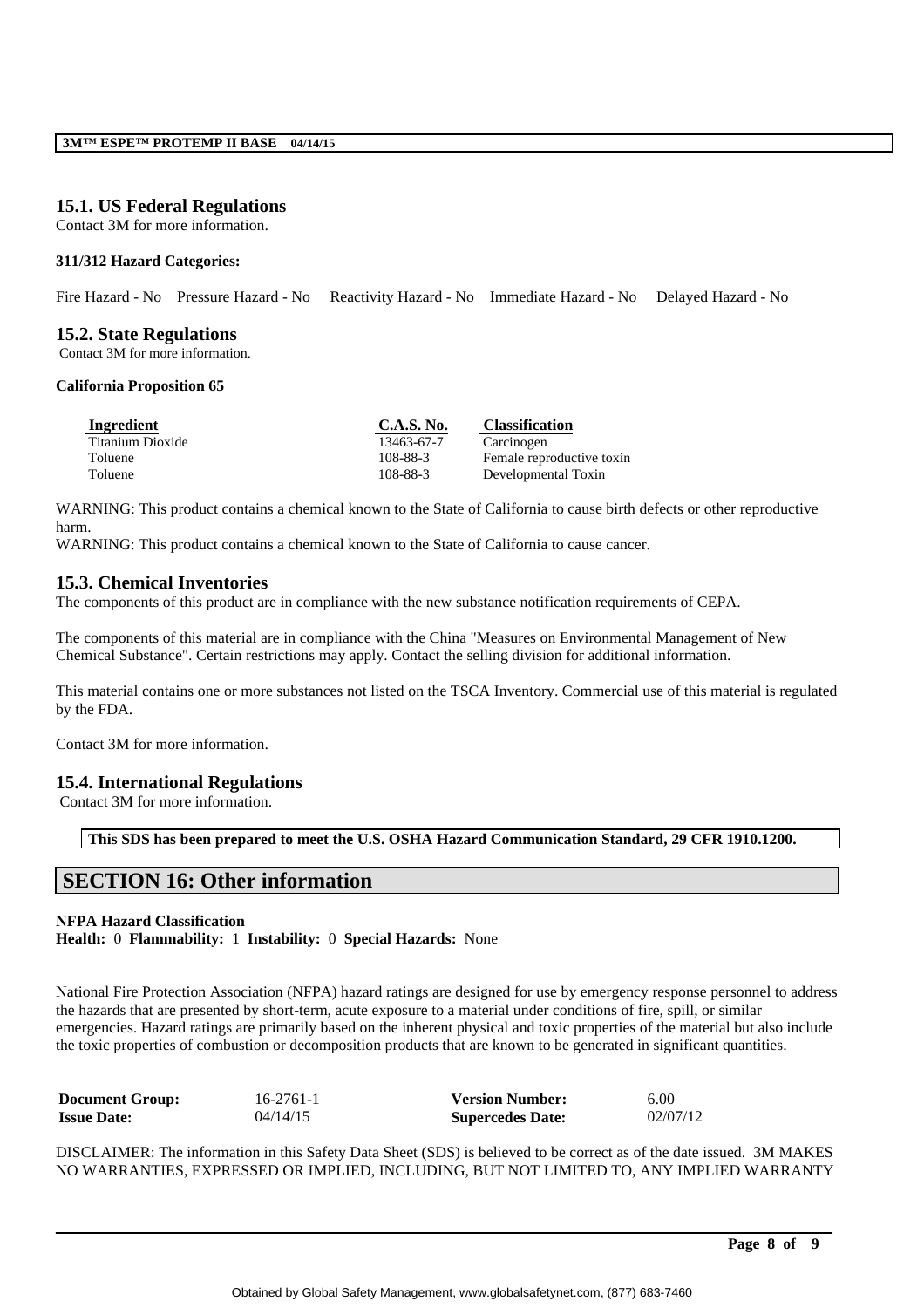# **3M™ ESPE™ PROTEMP II BASE 04/14/15**

OF MERCHANTABILITY OR FITNESS FOR A PARTICULAR PURPOSE OR COURSE OF PERFORMANCE OR USAGE OF TRADE. User is responsible for determining whether the 3M product is fit for a particular purpose and suitable for user's method of use or application. Given the variety of factors that can affect the use and application of a 3M product, some of which are uniquely within the user's knowledge and control, it is essential that the user evaluate the 3M product to determine whether it is fit for a particular purpose and suitable for user's method of use or application.

3M provides information in electronic form as a service to its customers. Due to the remote possibility that electronic transfer may have resulted in errors, omissions or alterations in this information, 3M makes no representations as to its completeness or accuracy. In addition, information obtained from a database may not be as current as the information in the SDS available directly from 3M

# **3M USA SDSs are available at www.3M.com**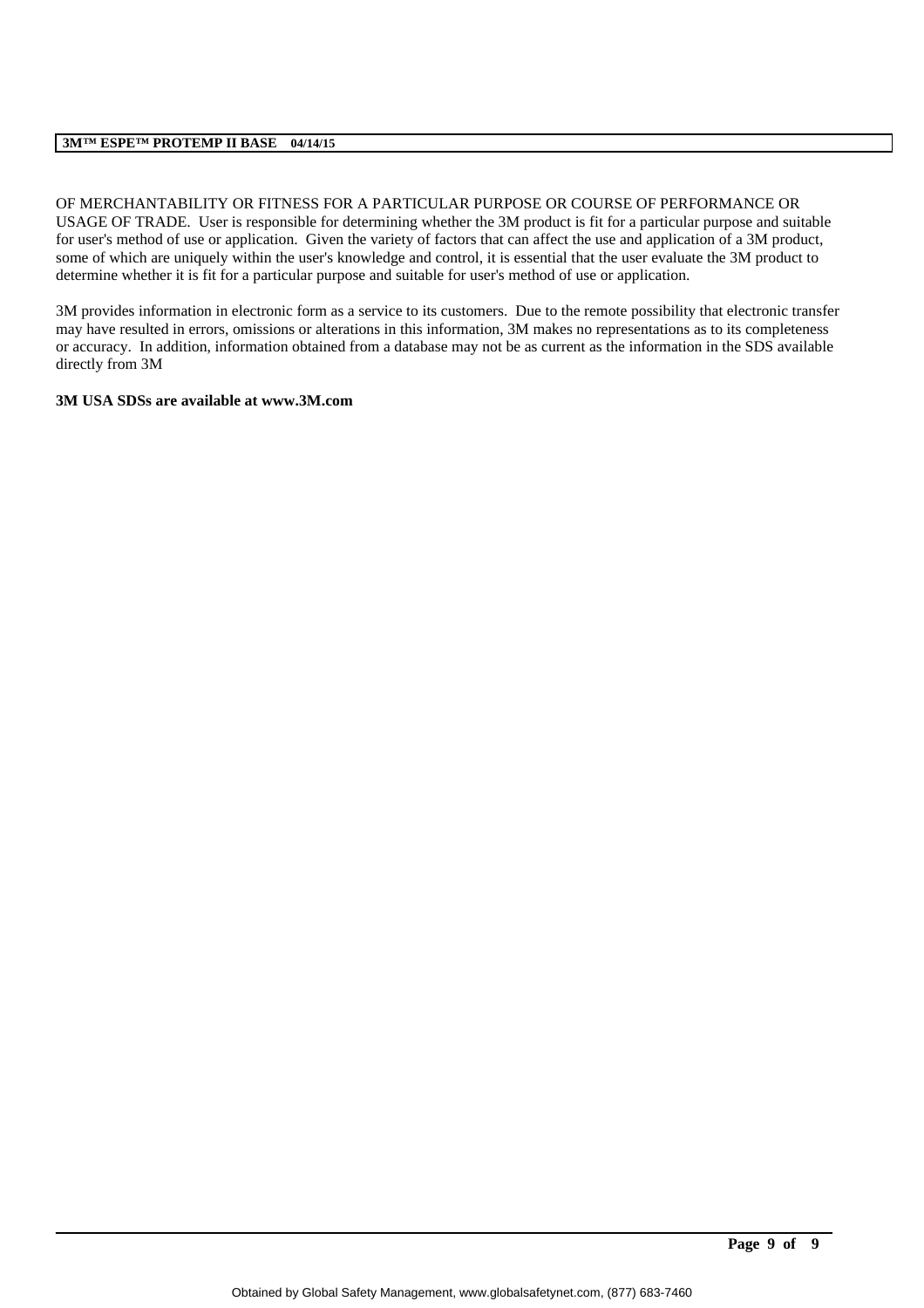

# **Safety Data Sheet**

#### Copyright,2018,3M Company.

All rights reserved. Copying and/or downloading of this information for the purpose of properly utilizing 3M products is allowed provided that: (1) the information is copied in full with no changes unless prior written agreement is obtained from 3M, and (2) neither the copy nor the original is resold or otherwise distributed with the intention of earning a profit thereon.

| <b>Document Group:</b> | 34-2713-5 | <b>Version Number:</b>  | 4.00     |
|------------------------|-----------|-------------------------|----------|
| <b>Issue Date:</b>     | 01/11/18  | <b>Supercedes Date:</b> | 06/27/17 |

# **SECTION 1: Identification**

#### **1.1. Product identifier**

3M™ ESPE™PROTEMP™ II CATALYST Paste Part II

**Product Identification Numbers** LE-F100-1662-9

# **1.2. Recommended use and restrictions on use**

**Recommended use** Dental Product, Temporary crown and bridge **Restrictions on use** For use only by dental professionals

**1.3. Supplier's details**

| <b>MANUFACTURER:</b> | 3M                                      |                                     |  |
|----------------------|-----------------------------------------|-------------------------------------|--|
| DIVISION:            |                                         | <b>Oral Care Solutions Division</b> |  |
| <b>ADDRESS:</b>      | 3M Center, St. Paul, MN 55144-1000, USA |                                     |  |
| <b>Telephone:</b>    |                                         | 1-888-3M HELPS (1-888-364-3577)     |  |

#### **1.4. Emergency telephone number**

1-800-364-3577 or (651) 737-6501 (24 hours)

# **SECTION 2: Hazard identification**

This document has been prepared in accordance with the U.S. OSHA Hazard Communication Standard, which requires the inclusion of all known hazards of the product or ingredients regardless of the potential risk. The risks of the hazards communicated in this document may vary depending on the potential for exposure.

#### **2.1. Hazard classification**

Organic Peroxide: Type D. Skin Sensitizer: Category 1B.

**2.2. Label elements Signal word** Danger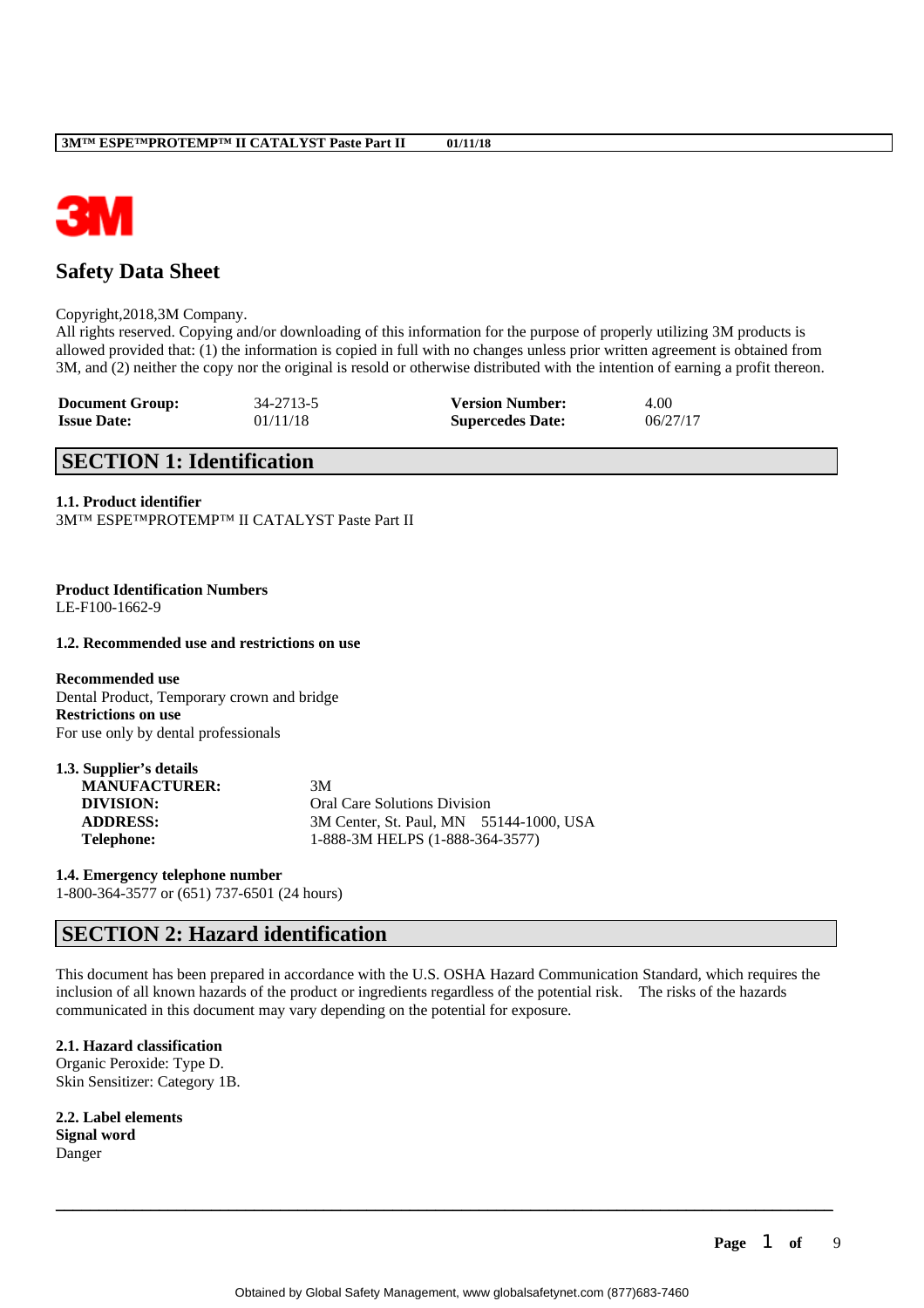**Symbols** Flame | Exclamation mark |

# **Pictograms**



**Hazard Statements** Heating may cause a fire.

May cause an allergic skin reaction.

## **Precautionary Statements**

#### **Prevention:**

Keep away from heat/sparks/open flames/hot surfaces. - No smoking. Keep away from clothing and other combustible materials. Keep only in original container. Wear protective gloves and eye/face protection. Contaminated work clothing must not be allowed out of the workplace.

## **Response:**

IF ON SKIN: Wash with plenty of soap and water. If skin irritation or rash occurs: Get medical advice/attention. Wash contaminated clothing before reuse.

#### **Storage:**

Protect from sunlight. Store at temperatures not exceeding 5C/40F. Keep cool. Store away from other materials.

#### **Disposal:**

Dispose of contents/container in accordance with applicable local/regional/national/international regulations.

5% of the mixture consists of ingredients of unknown acute oral toxicity. 5% of the mixture consists of ingredients of unknown acute dermal toxicity.

# **SECTION 3: Composition/information on ingredients**

| Ingredient                                           | C.A.S. No.     | $\%$ by Wt                  |
|------------------------------------------------------|----------------|-----------------------------|
| <b>DIACETATE</b>                                     | 19224-29-4     | 80 Trade Secret *<br>$60 -$ |
| LAUROYL PEROXIDE                                     | $105 - 74 - 8$ | 20 - 27.5 Trade Secret $*$  |
| $(1$ -methylethylidene)bis $(4,1$ -phenyleneoxy-2,1- | None           | 1 - 7 Trade Secret *        |
| $[ethanediy]$ $(1$ -phenylenoxy-                     |                |                             |
| 2,2'ethoxyethanediyl)bisacetate                      |                |                             |
| Synthetic amorphous silica, fumed, crystalline-free  | 112945-52-5    | 1 - 5 Trade Secret *        |

\*The specific chemical identity and/or exact percentage (concentration) of this composition has been withheld as a trade secret.

\_\_\_\_\_\_\_\_\_\_\_\_\_\_\_\_\_\_\_\_\_\_\_\_\_\_\_\_\_\_\_\_\_\_\_\_\_\_\_\_\_\_\_\_\_\_\_\_\_\_\_\_\_\_\_\_\_\_\_\_\_\_\_\_\_\_\_\_\_\_\_\_\_\_\_\_\_\_\_\_\_\_\_\_\_\_\_\_\_\_

# **SECTION 4: First aid measures**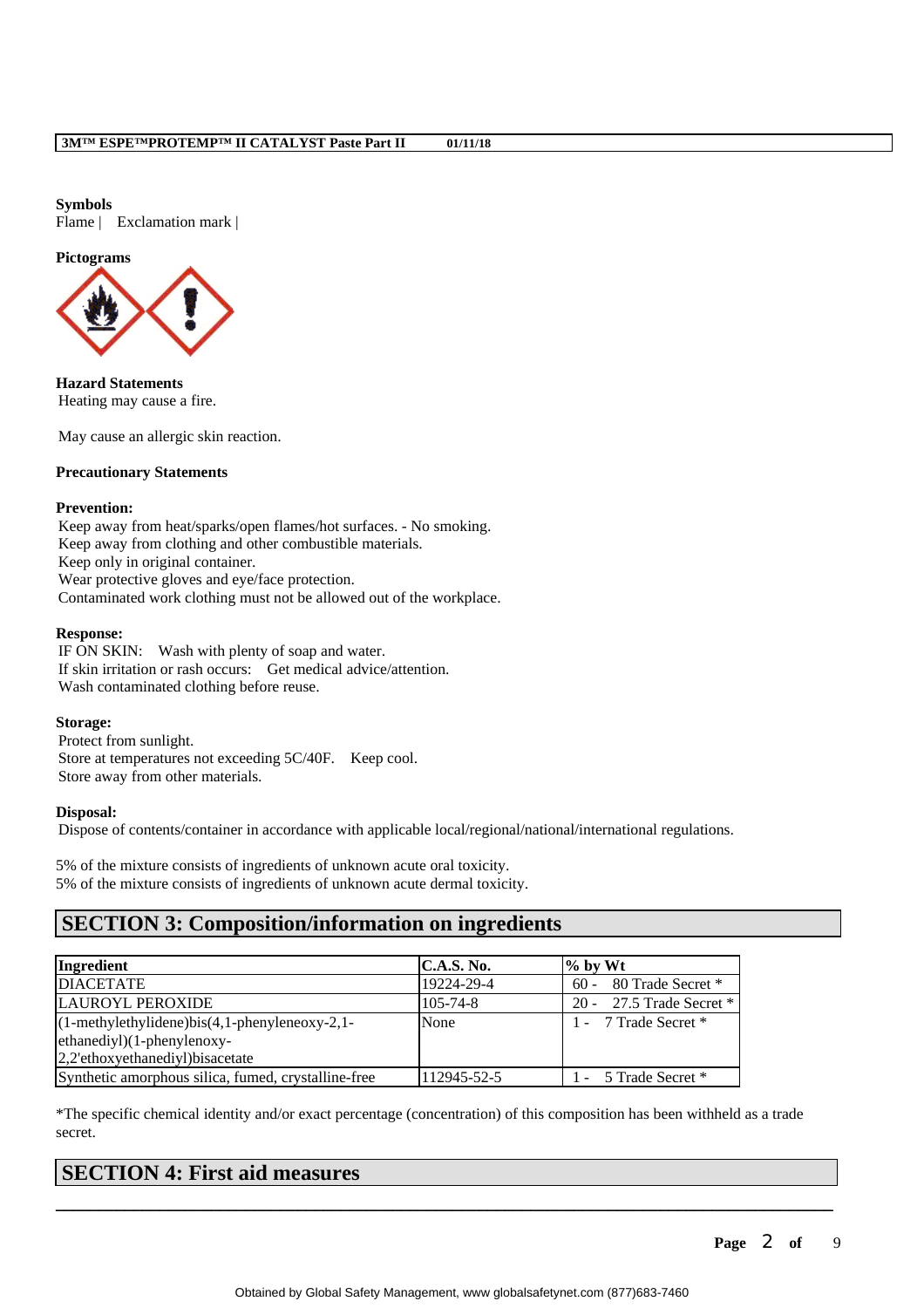#### **4.1. Description of first aid measures**

#### **Inhalation:**

Remove person to fresh air. If you feel unwell, get medical attention.

#### **Skin Contact:**

Immediately wash with soap and water. Remove contaminated clothing and wash before reuse. If signs/symptoms develop, get medical attention.

## **Eye Contact:**

Flush with large amounts of water. Remove contact lenses if easy to do. Continue rinsing. If signs/symptoms persist, get medical attention.

## **If Swallowed:**

Rinse mouth. If you feel unwell, get medical attention.

## **4.2. Most important symptoms and effects, both acute and delayed**

See Section 11.1. Information on toxicological effects.

#### **4.3. Indication of any immediate medical attention and special treatment required** Not applicable

# **SECTION 5: Fire-fighting measures**

#### **5.1. Suitable extinguishing media**

In case of fire: Use a fire fighting agent suitable for ordinary combustible material such as water or foam to extinguish.

#### **5.2. Special hazards arising from the substance or mixture**

Closed containers exposed to heat from fire may build pressure and explode.

#### **Hazardous Decomposition or By-Products**

| Substance                | <b>Condition</b>  |
|--------------------------|-------------------|
| Carbon monoxide          | During Combustion |
| Carbon dioxide           | During Combustion |
| Irritant Vapors or Gases | During Combustion |
|                          |                   |

#### **5.3. Special protective actions for fire-fighters**

No special protective actions for fire-fighters are anticipated.

# **SECTION 6: Accidental release measures**

#### **6.1. Personal precautions, protective equipment and emergency procedures**

Evacuate area. Keep away from heat/sparks/open flames/hot surfaces. - No smoking. Use only non-sparking tools. Ventilate the area with fresh air. For large spill, or spills in confined spaces, provide mechanical ventilation to disperse or exhaust vapors, in accordance with good industrial hygiene practice. Warning! A motor could be an ignition source and could cause flammable gases or vapors in the spill area to burn or explode. Refer to other sections of this SDS for information regarding physical and health hazards, respiratory protection, ventilation, and personal protective equipment.

\_\_\_\_\_\_\_\_\_\_\_\_\_\_\_\_\_\_\_\_\_\_\_\_\_\_\_\_\_\_\_\_\_\_\_\_\_\_\_\_\_\_\_\_\_\_\_\_\_\_\_\_\_\_\_\_\_\_\_\_\_\_\_\_\_\_\_\_\_\_\_\_\_\_\_\_\_\_\_\_\_\_\_\_\_\_\_\_\_\_

#### **6.2. Environmental precautions**

Avoid release to the environment.

# **6.3. Methods and material for containment and cleaning up**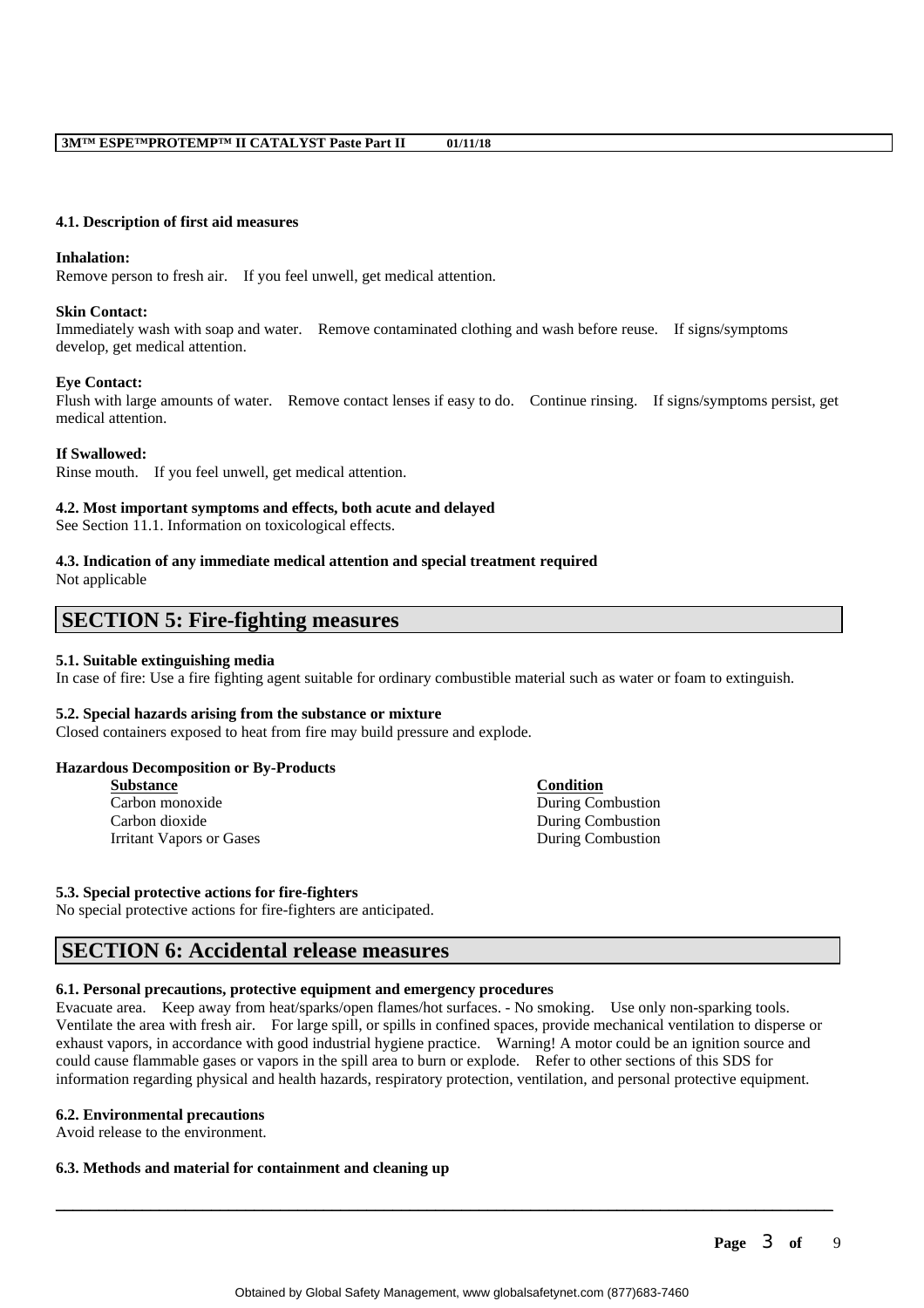Collect as much of the spilled material as possible using non-sparking tools. Place in a closed container approved for transportation by appropriate authorities. Clean up residue. Seal the container. Dispose of collected material as soon as possible in accordance with applicable local/regional/national/international regulations.

# **SECTION 7: Handling and storage**

# **7.1. Precautions for safe handling**

Keep away from heat/sparks/open flames/hot surfaces. - No smoking. Do not eat, drink or smoke when using this product. Wash thoroughly after handling. Contaminated work clothing should not be allowed out of the workplace. Wash contaminated clothing before reuse. Do not get in eyes. A no-touch technique is recommended. If skin contact occurs, wash skin with soap and water. If product contacts glove, remove and discard glove, wash hands immediately with soap and water and then re-glove.

# **7.2. Conditions for safe storage including any incompatibilities**

Protect from sunlight. Store away from heat. Store at temperatures not exceeding  $5C/40F$ . Keep cool. Keep only in original container. Store away from other materials. Keep/store away from clothing and other combustible materials.

# **SECTION 8: Exposure controls/personal protection**

# **8.1. Control parameters**

## **Occupational exposure limits**

If a component is disclosed in section 3 but does not appear in the table below, an occupational exposure limit is not available for the component.

| Ingredient         | C.A.S. No.       | Agency | Limit tvpe                            | Additional Comments |
|--------------------|------------------|--------|---------------------------------------|---------------------|
| ISILICA. AMORPHOUS | 112945-52- IOSHA |        | <b>TWA</b> concentration:0.8          |                     |
|                    |                  |        | $\frac{mg}{m3}$ ; TWA: 20 millions of |                     |
|                    |                  |        | particles/cu. ft.                     |                     |

ACGIH : American Conference of Governmental Industrial Hygienists

AIHA : American Industrial Hygiene Association

CMRG : Chemical Manufacturer's Recommended Guidelines

OSHA : United States Department of Labor - Occupational Safety and Health Administration

TWA: Time-Weighted-Average

STEL: Short Term Exposure Limit

CEIL: Ceiling

# **8.2. Exposure controls**

# **8.2.1. Engineering controls**

Use in a well-ventilated area.

# **8.2.2. Personal protective equipment (PPE)**

#### **Eye/face protection**

Select and use eye/face protection to prevent contact based on the results of an exposure assessment. The following eye/face protection(s) are recommended: Safety Glasses with side shields

# **Skin/hand protection**

See Section 7.1 for additional information on skin protection.

# **Respiratory protection**

None required.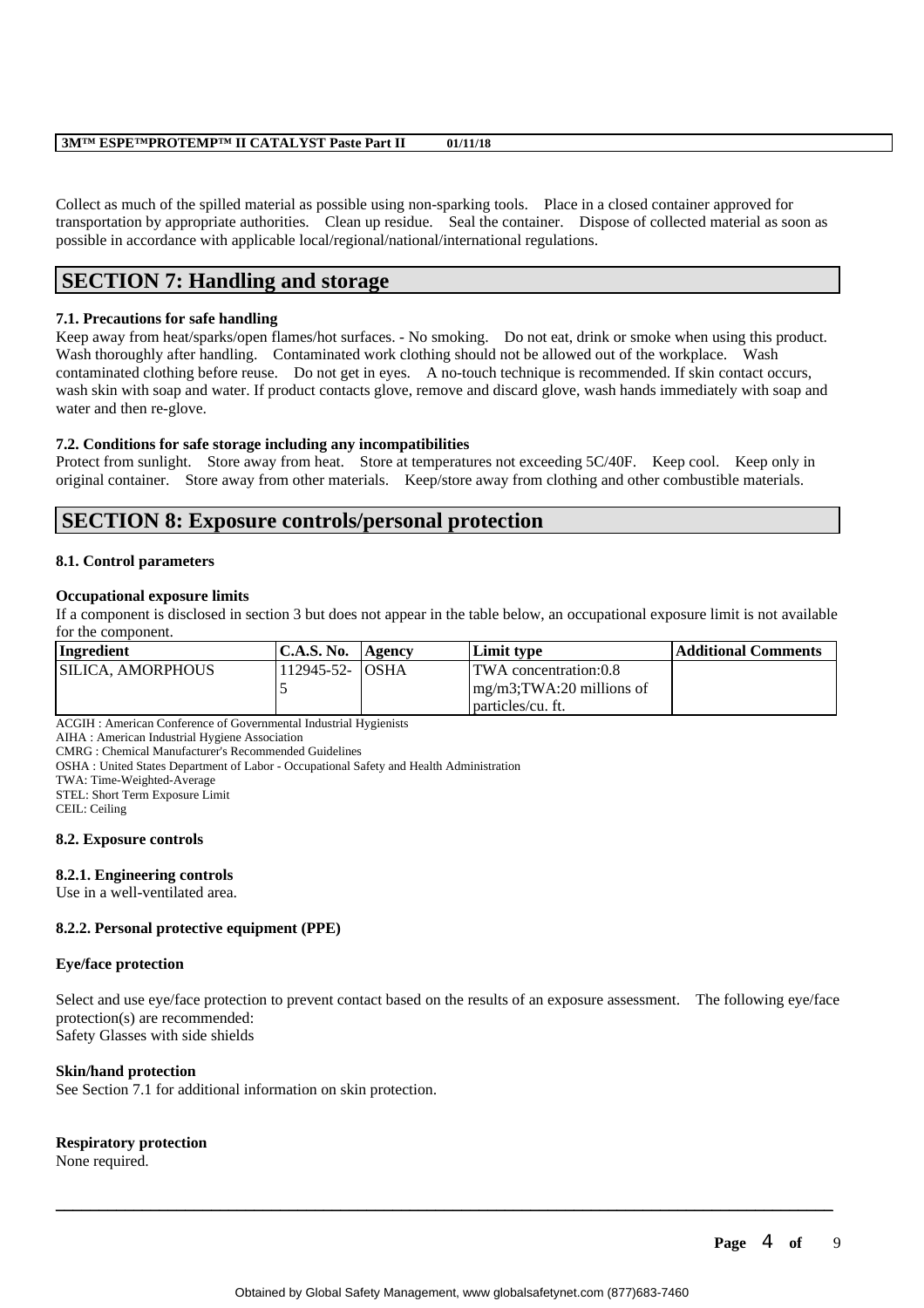# **SECTION 9: Physical and chemical properties**

## **9.1. Information on basic physical and chemical properties**

| <b>General Physical Form:</b>          | Solid                                           |
|----------------------------------------|-------------------------------------------------|
| <b>Specific Physical Form:</b>         | Paste                                           |
| Odor, Color, Grade:                    | White & colorless paste, sweet plasticizer odor |
| Odor threshold                         | No Data Available                               |
| pН                                     | Not Applicable                                  |
| <b>Melting point</b>                   | No Data Available                               |
| <b>Boiling Point</b>                   | Not Applicable                                  |
| <b>Flash Point</b>                     | No flash point                                  |
| <b>Evaporation rate</b>                | Not Applicable                                  |
| <b>Flammability</b> (solid, gas)       | Organic Peroxide: Type D.                       |
| <b>Flammable Limits(LEL)</b>           | Not Applicable                                  |
| <b>Flammable Limits(UEL)</b>           | Not Applicable                                  |
| <b>Vapor Pressure</b>                  | Not Applicable                                  |
| <b>Vapor Density</b>                   | Not Applicable                                  |
| <b>Density</b>                         | Not Applicable                                  |
| <b>Specific Gravity</b>                | $>=1$ [ <i>Ref Std</i> :WATER=1]                |
| <b>Solubility in Water</b>             | Nil                                             |
| Solubility- non-water                  | No Data Available                               |
| Partition coefficient: n-octanol/water | Not Applicable                                  |
| <b>Autoignition temperature</b>        | No Data Available                               |
| <b>Decomposition temperature</b>       | No Data Available                               |
| <b>Viscosity</b>                       | 30,000 - 150,000 centipoise                     |
| <b>Volatile Organic Compounds</b>      | Not Applicable                                  |
| <b>Percent volatile</b>                | Not Applicable                                  |
| VOC Less H2O & Exempt Solvents         | Not Applicable                                  |
|                                        |                                                 |

# **SECTION 10: Stability and reactivity**

#### **10.1. Reactivity**

This material may be reactive with certain agents under certain conditions - see the remaining headings in this section.

# **10.2. Chemical stability**

Stable.

**10.3. Possibility of hazardous reactions** Hazardous polymerization will not occur.

#### **10.4. Conditions to avoid** Heat

# **10.5. Incompatible materials** None known.

#### **10.6. Hazardous decomposition products Substance Condition** None known.

Refer to section 5.2 for hazardous decomposition products during combustion.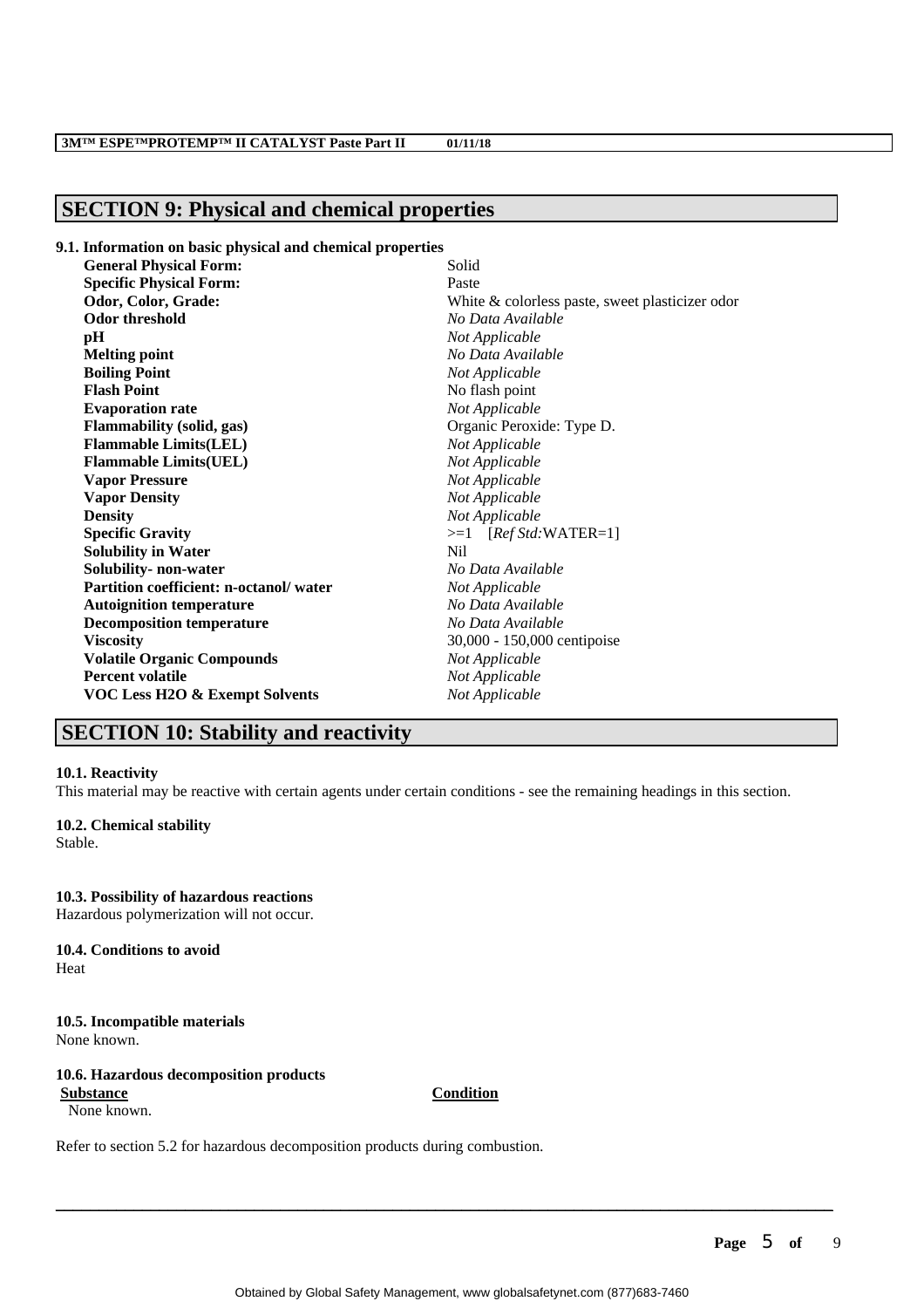# **SECTION 11: Toxicological information**

**The information below may not be consistent with the material classification in Section 2 if specific ingredient classifications are mandated by a competent authority. In addition, toxicological data on ingredients may not be reflected in the material classification and/or the signs and symptoms of exposure, because an ingredient may be present below the threshold for labeling, an ingredient may not be available for exposure, or the data may not be relevant to the material as a whole.**

**This document has been prepared in accordance with the U.S. OSHA Hazard Communication Standard, which requires the inclusion of all known hazards of the product or ingredients regardless of the potential risk. The risks of the hazards communicated in this document may vary depending on the potential for exposure. The information below represents toxicological information associated with the individual components of the uncured product. Once properly mixed and/or cured, the product is safe for its intended use.**

**11.1. Information on Toxicological effects**

**Signs and Symptoms of Exposure**

**Based on test data and/or information on the components, this material may produce the following health effects:**

## **Inhalation:**

This product may have a characteristic odor; however, no adverse health effects are anticipated.

## **Skin Contact:**

May be harmful in contact with skin.

 Contact with the skin during product use is not expected to result in significant irritation. Allergic Skin Reaction (nonphoto induced): Signs/symptoms may include redness, swelling, blistering, and itching.

# **Eye Contact:**

Contact with the eyes during product use is not expected to result in significant irritation.

# **Ingestion:**

May be harmful if swallowed.

Gastrointestinal Irritation: Signs/symptoms may include abdominal pain, stomach upset, nausea, vomiting and diarrhea.

# **Toxicological Data**

If a component is disclosed in section 3 but does not appear in a table below, either no data are available for that endpoint or the data are not sufficient for classification.

#### **Acute Toxicity**

| <b>Name</b>                                         | Route                                 | <b>Species</b>                    | <b>Value</b>                                         |
|-----------------------------------------------------|---------------------------------------|-----------------------------------|------------------------------------------------------|
| Overall product                                     | Dermal                                |                                   | No data available; calculated ATE2,000 - 5,000 mg/kg |
| Overall product                                     | Ingestion                             |                                   | No data available; calculated ATE2,000 - 5,000 mg/kg |
| <b>DIACETATE</b>                                    | Dermal                                | Professio<br>nal<br>judgeme<br>nt | LD50 estimated to be $2,000 - 5,000$ mg/kg           |
| <b>DIACETATE</b>                                    | Ingestion                             | Rat                               | $LD50 > 2,000$ mg/kg                                 |
| <b>LAUROYL PEROXIDE</b>                             | Dermal                                |                                   | estimated to be $> 5,000$ mg/kg                      |
| <b>LAUROYL PEROXIDE</b>                             | Inhalation-<br>Dust/Mist              |                                   | estimated to be $> 12.5$ mg/l                        |
| <b>LAUROYL PEROXIDE</b>                             | Ingestion                             |                                   | estimated to be $> 5,000$ mg/kg                      |
| Synthetic amorphous silica, fumed, crystalline-free | Dermal                                | Rabbit                            | $LD50 > 5,000$ mg/kg                                 |
| Synthetic amorphous silica, fumed, crystalline-free | Inhalation-<br>Dust/Mist<br>(4 hours) | Rat                               | $LC50 > 0.691$ mg/l                                  |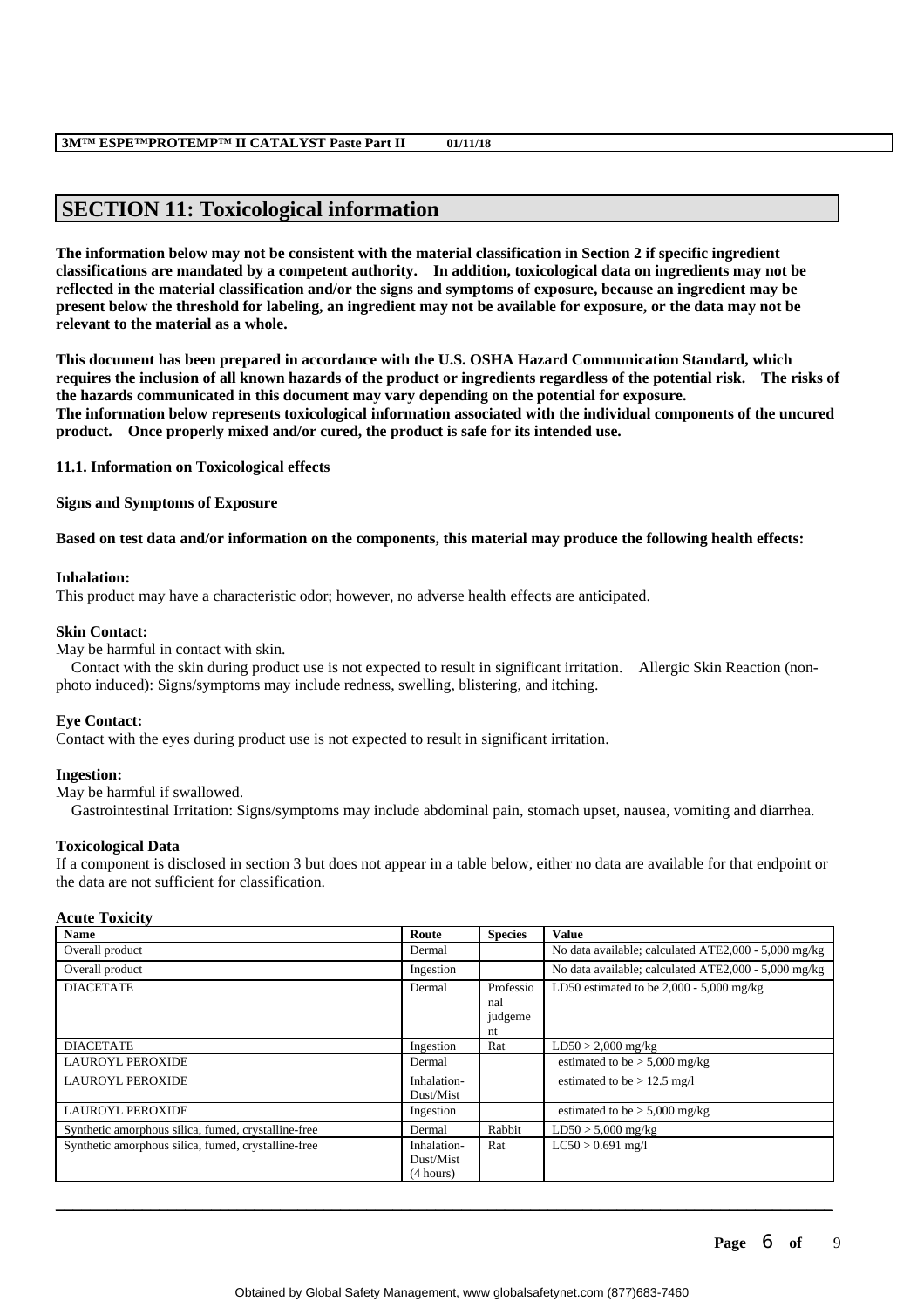| $\cdots$<br>fumed, crystalline-free<br>Synthetic<br>: amorphous<br>silica. | Ingestion | Rat | E <sub>0</sub><br>. .<br>mg/kg<br>וכני.<br>$\sim$ |
|----------------------------------------------------------------------------|-----------|-----|---------------------------------------------------|
| <b>The Second</b><br>estimate<br>A1C1F<br>A1L<br>nuu                       |           |     |                                                   |

**Skin Corrosion/Irritation**

| <b>Name</b>                                         | <b>Species</b>   | Value                     |
|-----------------------------------------------------|------------------|---------------------------|
| <b>DIACETATE</b>                                    | In vitro<br>data | No significant irritation |
| Synthetic amorphous silica, fumed, crystalline-free | Rabbit           | No significant irritation |

#### **Serious Eye Damage/Irritation**

| <b>Name</b>                                         | <b>Species</b> | Value                     |
|-----------------------------------------------------|----------------|---------------------------|
| DIACETATE                                           | In vitro       | No significant irritation |
|                                                     |                |                           |
| Synthetic amorphous silica, fumed, crystalline-free | Rabbit         | No significant irritation |
|                                                     | data           |                           |

#### **Skin Sensitization**

| <b>Name</b>                                         | <b>Species</b> | <b>Value</b>   |
|-----------------------------------------------------|----------------|----------------|
| DIACETATE                                           | Mouse          | Not classified |
| LAUROYL PEROXIDE                                    | Guinea         | Sensitizing    |
|                                                     | pig            |                |
| Synthetic amorphous silica, fumed, crystalline-free | Human          | Not classified |
|                                                     | and            |                |
|                                                     | animal         |                |

## **Respiratory Sensitization**

For the component/components, either no data are currently available or the data are not sufficient for classification.

#### **Germ Cell Mutagenicity**

| Name                                                | Route    | Value         |
|-----------------------------------------------------|----------|---------------|
| <b>DIACETATE</b>                                    | In Vitro | Not mutagenic |
| Synthetic amorphous silica, fumed, crystalline-free | In Vitro | Not mutagenic |

#### **Carcinogenicity**

| ____                                                                           |                             |         |                                                      |
|--------------------------------------------------------------------------------|-----------------------------|---------|------------------------------------------------------|
| <b>Name</b>                                                                    | Route                       | Species | Value                                                |
| <br>$\cdots$<br>silica.<br>Synthetic amorphous<br>. crvstalline-free<br>fumed. | Not                         | Mouse   | t. but the data are not<br>Some positive data exist. |
|                                                                                | $\cdot$ $\sim$<br>Specified |         | sufficient for classification                        |

#### **Reproductive Toxicity**

## **Reproductive and/or Developmental Effects**

| <b>Name</b>                                            | Route     | Value                                  | <b>Species</b> | <b>Test Result</b>              | <b>Exposure</b><br><b>Duration</b> |
|--------------------------------------------------------|-----------|----------------------------------------|----------------|---------------------------------|------------------------------------|
| Synthetic amorphous silica, fumed,<br>crystalline-free | Ingestion | Not classified for female reproduction | Rat            | NOAEL 509<br>mg/kg/day          | l generation                       |
| Synthetic amorphous silica, fumed,<br>crystalline-free | Ingestion | Not classified for male reproduction   | Rat            | NOAEL 497<br>mg/kg/day          | generation                         |
| Synthetic amorphous silica, fumed,<br>crystalline-free | Ingestion | Not classified for development         | Rat            | <b>NOAEL 1,350</b><br>mg/kg/day | during<br>organogenesi             |

# **Target Organ(s)**

# **Specific Target Organ Toxicity - single exposure**

For the component/components, either no data are currently available or the data are not sufficient for classification.

## **Specific Target Organ Toxicity - repeated exposure**

| _<br><b>Name</b> | Route | <br>$\sim$<br>Target<br>Drgan(s)<br>rar | $-$<br>Value | <b>Species</b> | <b>CONTINUES</b><br>Result<br>`oet | Exposure |
|------------------|-------|-----------------------------------------|--------------|----------------|------------------------------------|----------|
|                  |       |                                         |              |                |                                    |          |
|                  |       |                                         |              |                |                                    |          |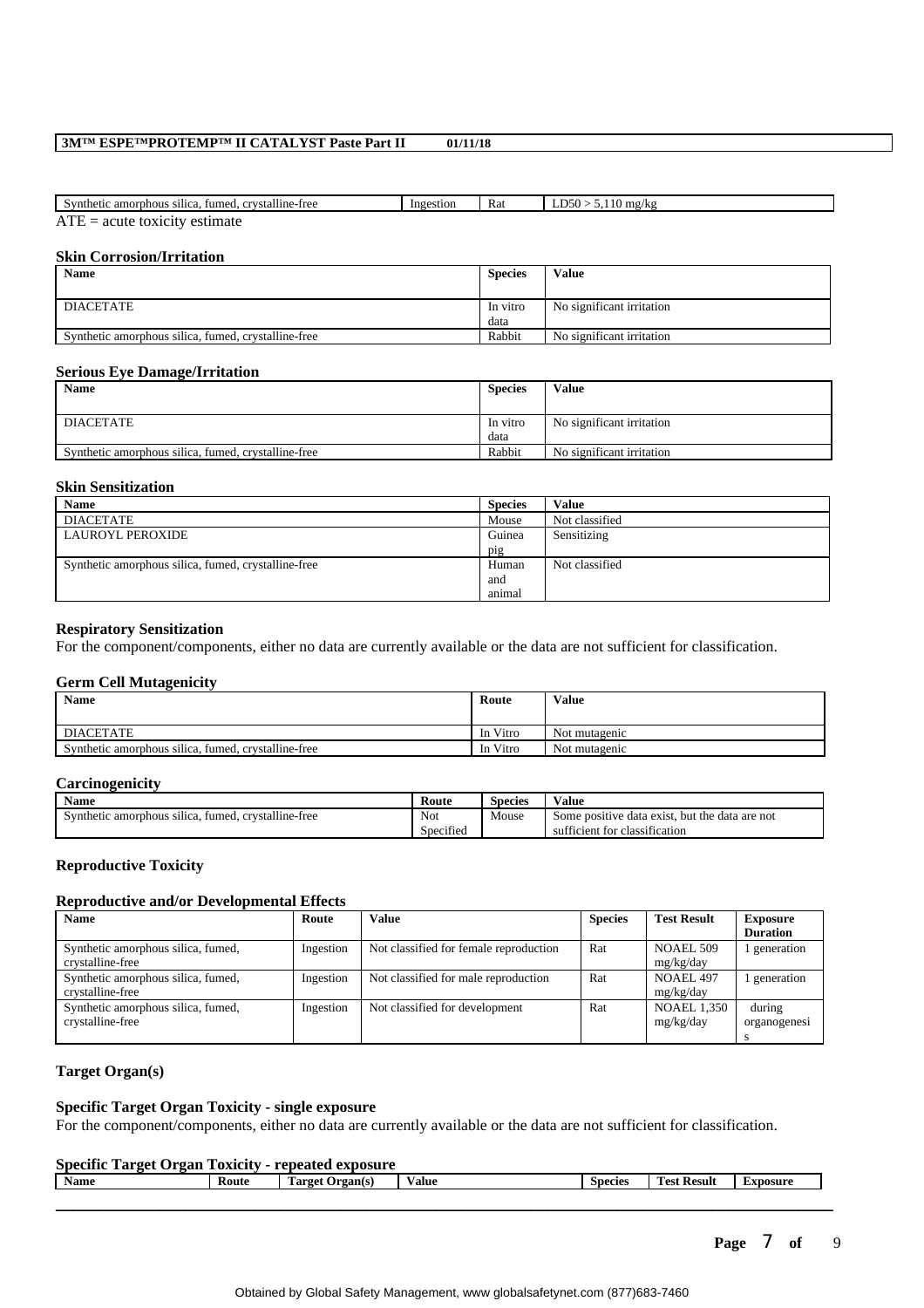|                                                    |            |                                     |                |       |                               | <b>Duration</b>          |
|----------------------------------------------------|------------|-------------------------------------|----------------|-------|-------------------------------|--------------------------|
| Synthetic amorphous<br>silica, fumed, crystalline- | Inhalation | respiratory system<br><br>silicosis | Not classified | Human | <b>NOAEL Not</b><br>available | occupational<br>exposure |
| tree                                               |            |                                     |                |       |                               |                          |

#### **Aspiration Hazard**

For the component/components, either no data are currently available or the data are not sufficient for classification.

**Please contact the address or phone number listed on the first page of the SDS for additional toxicological information on this material and/or its components.**

# **SECTION 12: Ecological information**

# **Ecotoxicological information**

Please contact the address or phone number listed on the first page of the SDS for additional ecotoxicological information on this material and/or its components.

# **Chemical fate information**

Please contact the address or phone number listed on the first page of the SDS for additional chemical fate information on this material and/or its components.

# **SECTION 13: Disposal considerations**

# **13.1. Disposal methods**

Dispose of contents/ container in accordance with the local/regional/national/international regulations.

Dispose of completely cured (or polymerized) material in a permitted industrial waste facility. As a disposal alternative, incinerate uncured product in a permitted waste incineration facility. If no other disposal options are available, waste product that has been completely cured or polymerized may be placed in a landfill properly designed for industrial waste.

# **EPA Hazardous Waste Number (RCRA):** Not regulated

# **SECTION 14: Transport Information**

For Transport Information, please visit http://3M.com/Transportinfo or call 1-800-364-3577 or 651-737-6501.

# **SECTION 15: Regulatory information**

# **15.1. US Federal Regulations**

Contact 3M for more information.

#### **EPCRA 311/312 Hazard Classifications:**

**Physical Hazards** Organic peroxide

# **Health Hazards**

Respiratory or Skin Sensitization

# **15.2. State Regulations**

Contact 3M for more information.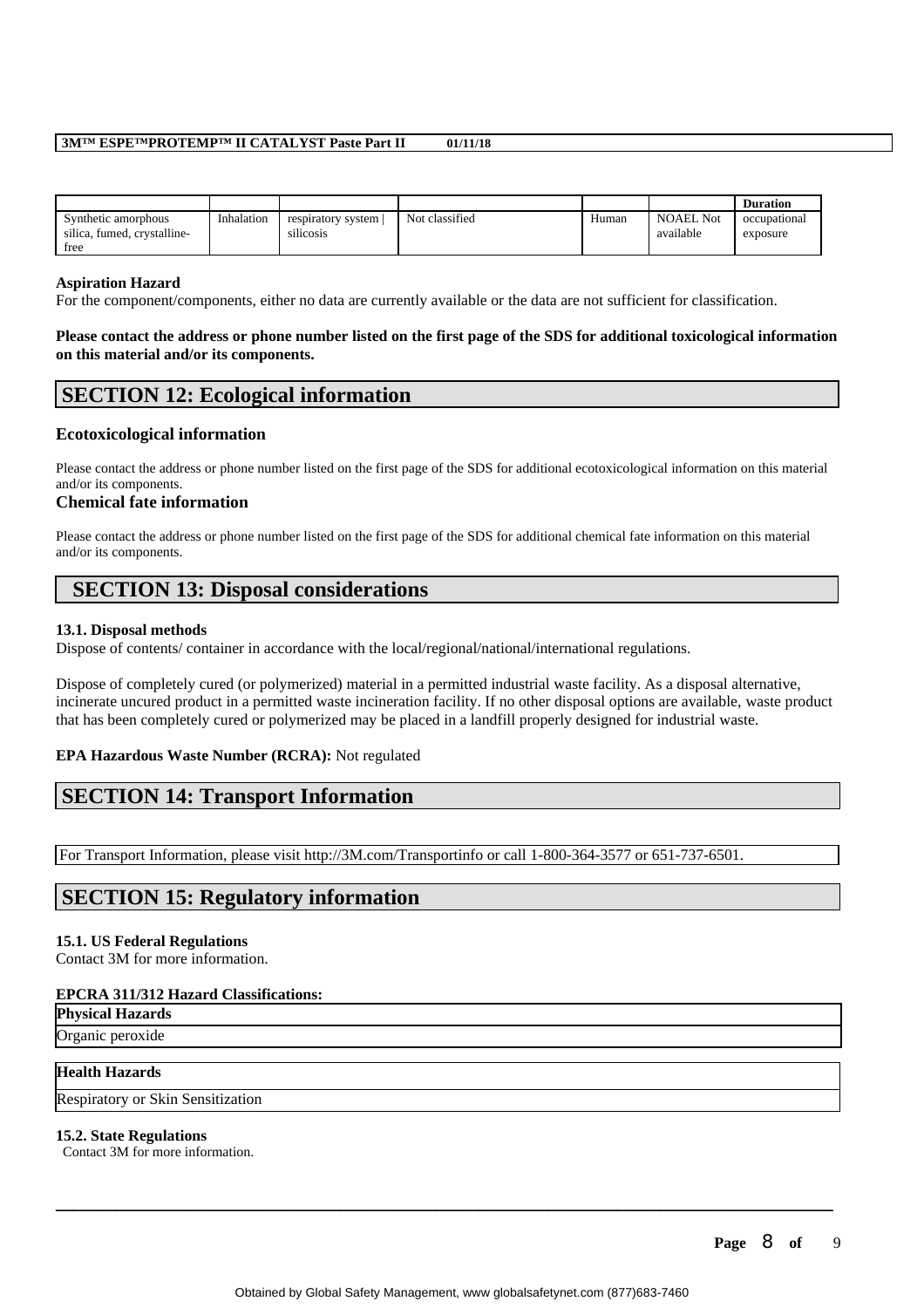#### **15.3. Chemical Inventories**

The components of this product are in compliance with the new substance notification requirements of CEPA.

This material contains one or more substances not listed on the TSCA Inventory. Commercial use of this material is regulated by the FDA.

Contact 3M for more information.

#### **15.4. International Regulations**

Contact 3M for more information.

**This SDS has been prepared to meet the U.S. OSHA Hazard Communication Standard, 29 CFR 1910.1200.**

# **SECTION 16: Other information**

## **NFPA Hazard Classification**

**Health:** 2 **Flammability:** 1 **Instability:** 1 **Special Hazards:** None

National Fire Protection Association (NFPA) hazard ratings are designed for use by emergency response personnel to address the hazards that are presented by short-term, acute exposure to a material under conditions of fire, spill, or similar emergencies. Hazard ratings are primarily based on the inherent physical and toxic properties of the material but also include the toxic properties of combustion or decomposition products that are known to be generated in significant quantities.

| <b>Document Group:</b> | 34-2713-5 | <b>Version Number:</b>  | 4.00     |
|------------------------|-----------|-------------------------|----------|
| <b>Issue Date:</b>     | 01/11/18  | <b>Supercedes Date:</b> | 06/27/17 |

DISCLAIMER: The information in this Safety Data Sheet (SDS) is believed to be correct as of the date issued.3MMAKES NO WARRANTIES, EXPRESSED OR IMPLIED, INCLUDING, BUT NOT LIMITED TO, ANY IMPLIED WARRANTY OF MERCHANTABILITY OR FITNESS FOR A PARTICULAR PURPOSE OR COURSE OF PERFORMANCE OR USAGE OF TRADE.User is responsible for determining whether the3Mproduct is fit for a particular purpose and suitable for user's method of use or application.Given the variety of factors that can affect the use and application of a3Mproduct, some of which are uniquely within the user's knowledge and control, it is essential that the user evaluate the3Mproduct to determine whether it is fit for a particular purpose and suitable for user's method of use or application.

3Mprovides information in electronic form as a service to its customers. Due to the remote possibility that electronic transfer may have resulted in errors, omissions or alterations in this information,3Mmakes no representations as to its completeness or accuracy. In addition, information obtained from a database may not be as current as the information in the SDS available directly from3M

## **3M USA SDSs are available at www.3M.com**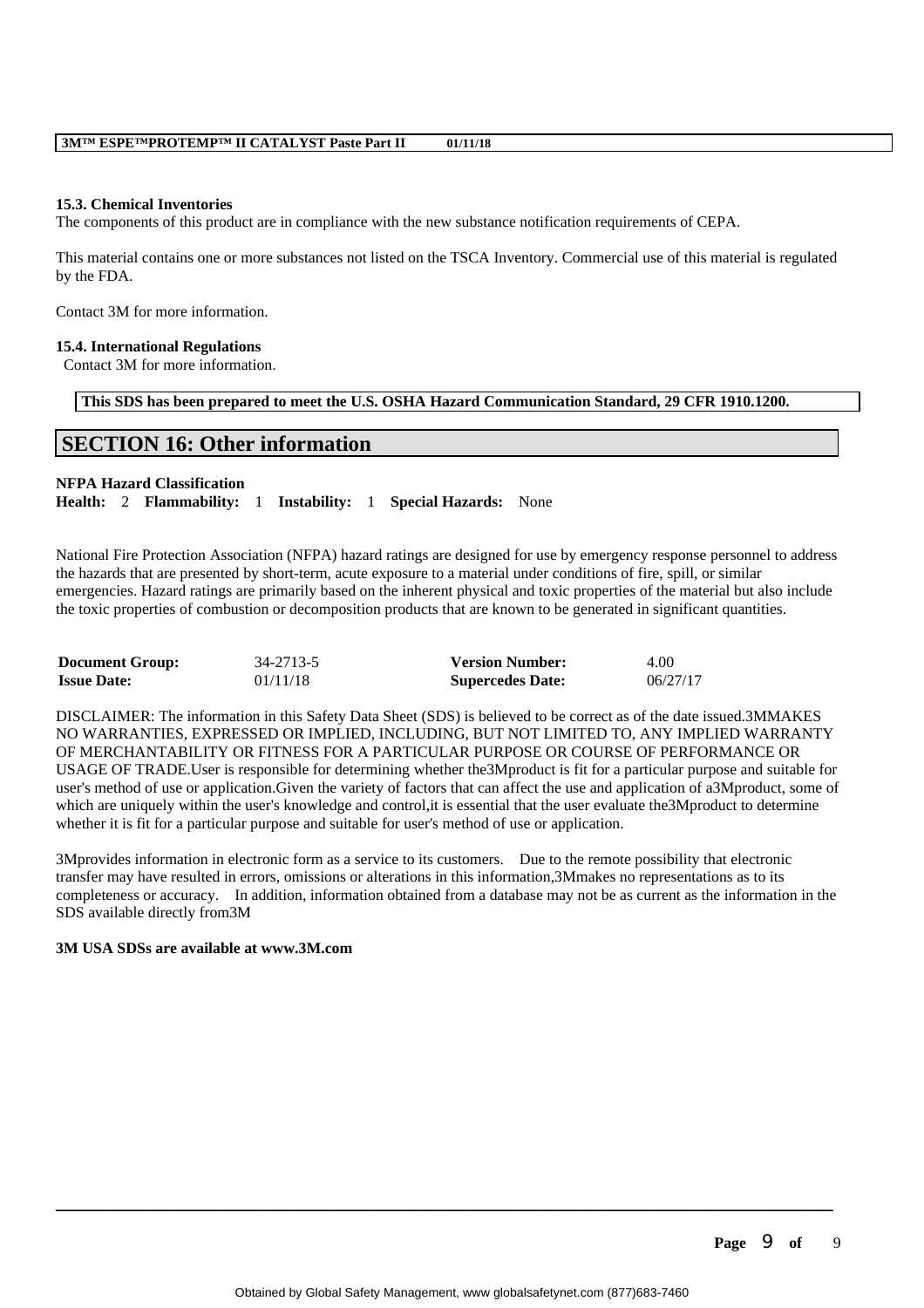

# **Safety Data Sheet**

#### Copyright,2016,3M Company.

All rights reserved. Copying and/or downloading of this information for the purpose of properly utilizing 3M products is allowed provided that: (1) the information is copied in full with no changes unless prior written agreement is obtained from 3M, and (2) neither the copy nor the original is resold or otherwise distributed with the intention of earning a profit thereon.

| <b>Document Group:</b> | $16 - 2761 - 1$ | <b>Version Number:</b>  | 6.01     |
|------------------------|-----------------|-------------------------|----------|
| <b>Issue Date:</b>     | 02/23/16        | <b>Supercedes Date:</b> | 04/14/15 |

# **SECTION 1: Identification**

**1.1. Product identifier** 3M™ ESPE™ PROTEMP II BASE

**Product Identification Numbers** LE-FSFD-4600-1

#### **1.2. Recommended use and restrictions on use**

**Recommended use** Dental Product, Temporary crown and bridge. **Restrictions on use** For use only by dental professionals

| 1.3. Supplier's details |                                         |
|-------------------------|-----------------------------------------|
| <b>MANUFACTURER:</b>    | 3M                                      |
| DIVISION:               | <b>Oral Care Solutions Division</b>     |
| <b>ADDRESS:</b>         | 3M Center, St. Paul, MN 55144-1000, USA |
| <b>Telephone:</b>       | 1-888-3M HELPS (1-888-364-3577)         |

**1.4. Emergency telephone number** 1-800-364-3577 or (651) 737-6501 (24 hours)

# **SECTION 2: Hazard identification**

This document has been prepared in accordance with the U.S. OSHA Hazard Communication Standard, which requires the inclusion of all known hazards of the product or ingredients regardless of the potential risk. The risks of the hazards communicated in this document may vary depending on the potential for exposure.

#### **2.1. Hazard classification**

Not classified as hazardous according to OSHA Hazard Communication Standard, 29 CFR 1910.1200.

**2.2. Label elements Signal word** Not applicable.

**Symbols** Not applicable.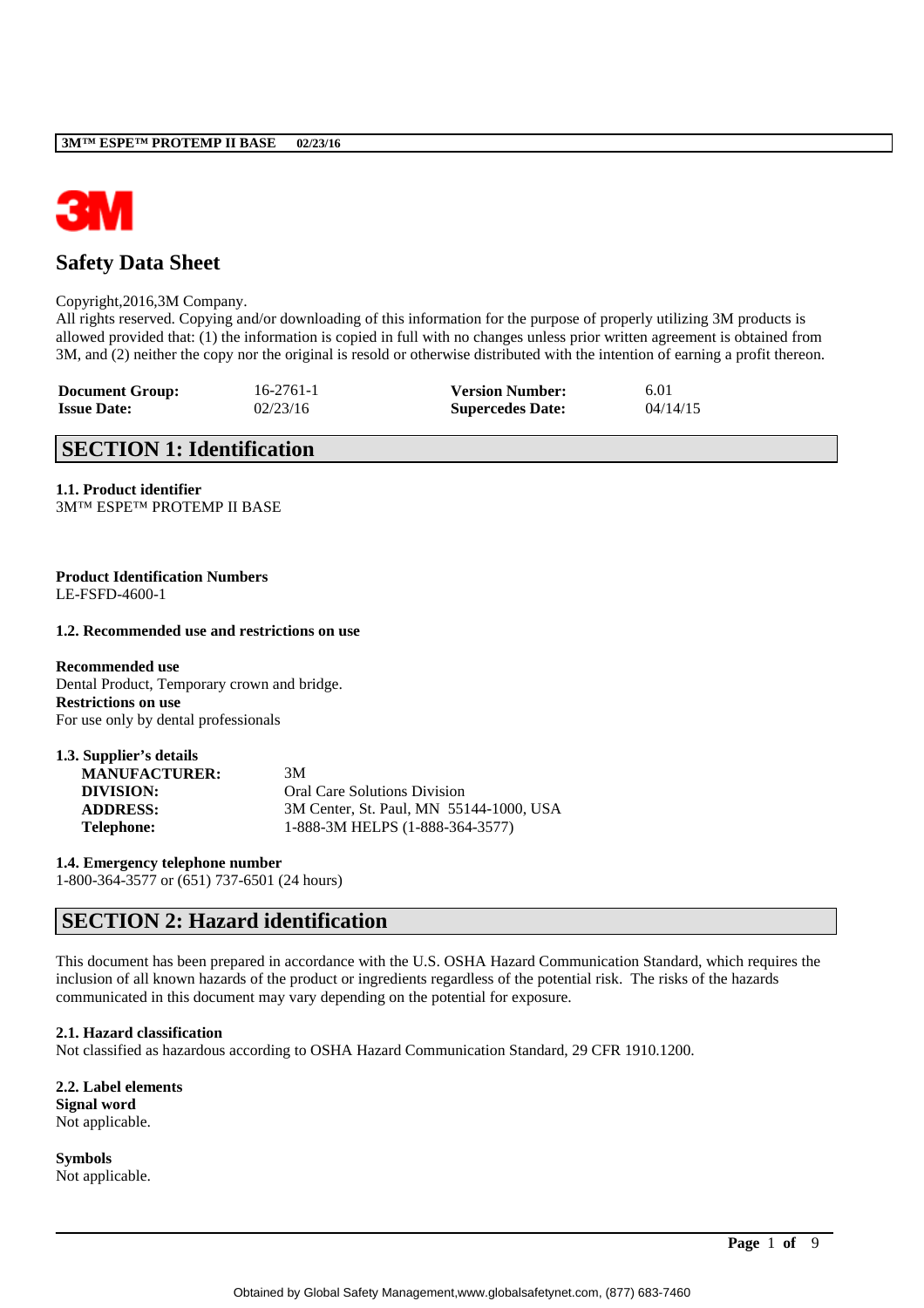# **Pictograms**

Not applicable.

# **2.3. Hazards not otherwise classified**

None.

# **SECTION 3: Composition/information on ingredients**

| Ingredient                                                 | <b>C.A.S. No.</b> | $\%$ by Wt               |
|------------------------------------------------------------|-------------------|--------------------------|
| BISPHENOL A POLYETHYLENE GLYCOL                            | 41637-38-1        | 50 - 70 Trade Secret *   |
| DIETHER DIMETHACRYLATE (BISEMA6)                           |                   |                          |
| Glass powder (65997-17-3), surface modified with 2-        | None              | 20 - 30 Trade Secret $*$ |
| propenoic acid, 2 methyl-.3-(trimethoxysilyl) propyl ester |                   |                          |
| $(2530-85-0)$ , bulk material                              |                   |                          |
| <b>SILANE TREATED SILICA</b>                               | 68909-20-6        | 10 - 20 Trade Secret $*$ |
| <b>VINYL ETHER COPOLYMER</b>                               | 25154-85-2        | 1 - 5 Trade Secret *     |

\*The specific chemical identity and/or exact percentage (concentration) of this composition has been withheld as a trade secret.

# **SECTION 4: First aid measures**

# **4.1. Description of first aid measures**

# **Inhalation:**

Remove person to fresh air. If you feel unwell, get medical attention.

# **Skin Contact:**

Wash with soap and water. If signs/symptoms develop, get medical attention.

# **Eye Contact:**

Flush with large amounts of water. Remove contact lenses if easy to do. Continue rinsing. If signs/symptoms persist, get medical attention.

# **If Swallowed:**

Rinse mouth. If you feel unwell, get medical attention.

# **4.2. Most important symptoms and effects, both acute and delayed**

See Section 11.1. Information on toxicological effects.

## **4.3. Indication of any immediate medical attention and special treatment required** Not applicable

# **SECTION 5: Fire-fighting measures**

# **5.1. Suitable extinguishing media**

In case of fire: Use a fire fighting agent suitable for ordinary combustible material such as water or foam to extinguish.

# **5.2. Special hazards arising from the substance or mixture**

None inherent in this product.

#### **Hazardous Decomposition or By-Products Substance Condition**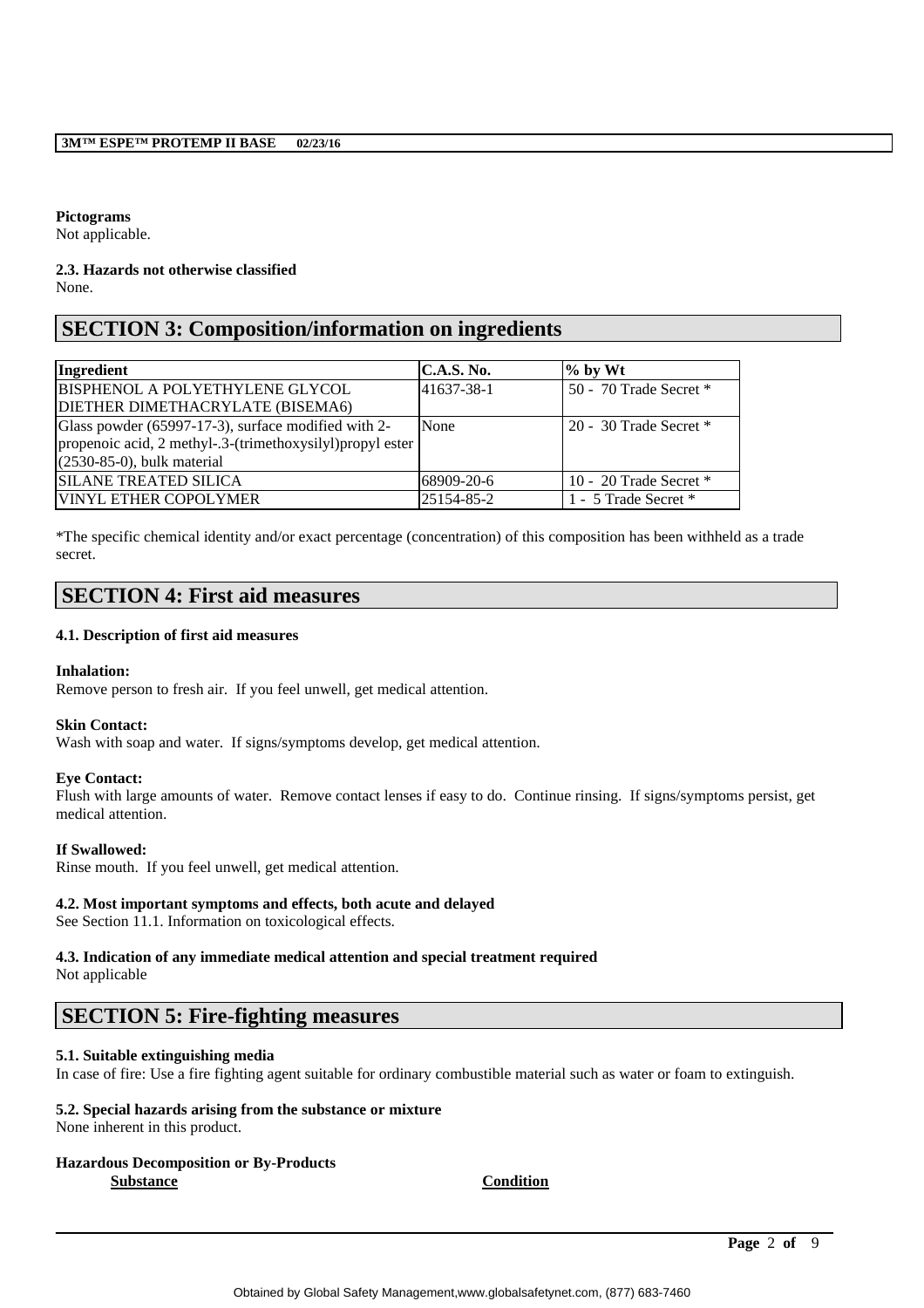Carbon monoxide During Combustion Carbon dioxide During Combustion Irritant Vapors or Gases During Combustion

#### **5.3. Special protective actions for fire-fighters**

No special protective actions for fire-fighters are anticipated.

# **SECTION 6: Accidental release measures**

# **6.1. Personal precautions, protective equipment and emergency procedures**

Ventilate the area with fresh air. Observe precautions from other sections.

## **6.2. Environmental precautions**

Avoid release to the environment.

#### **6.3. Methods and material for containment and cleaning up**

Collect as much of the spilled material as possible. Place in a closed container approved for transportation by appropriate authorities. Clean up residue. Dispose of collected material as soon as possible.

# **SECTION 7: Handling and storage**

## **7.1. Precautions for safe handling**

Avoid prolonged or repeated skin contact. Do not eat, drink or smoke when using this product. Wash thoroughly after handling.

# **7.2. Conditions for safe storage including any incompatibilities**

Store away from heat.

# **SECTION 8: Exposure controls/personal protection**

#### **8.1. Control parameters**

#### **Occupational exposure limits**

If a component is disclosed in section 3 but does not appear in the table below, an occupational exposure limit is not available for the component.

| Ingredient         | <b>C.A.S. No.</b> | Agency | Limit type                    | Additional Comments |
|--------------------|-------------------|--------|-------------------------------|---------------------|
| ISILICA. AMORPHOUS | 68909-20-6 OSHA   |        | <b>TWA</b> concentration:0.8  |                     |
|                    |                   |        | $mg/m3$ ; TWA: 20 millions of |                     |
|                    |                   |        | particles/cu. ft.             |                     |

ACGIH : American Conference of Governmental Industrial Hygienists

AIHA : American Industrial Hygiene Association

CMRG : Chemical Manufacturer's Recommended Guidelines

OSHA : United States Department of Labor - Occupational Safety and Health Administration

TWA: Time-Weighted-Average

STEL: Short Term Exposure Limit

CEIL: Ceiling

#### **8.2. Exposure controls**

#### **8.2.1. Engineering controls**

Use in a well-ventilated area.

#### **8.2.2. Personal protective equipment (PPE)**

#### **Eye/face protection**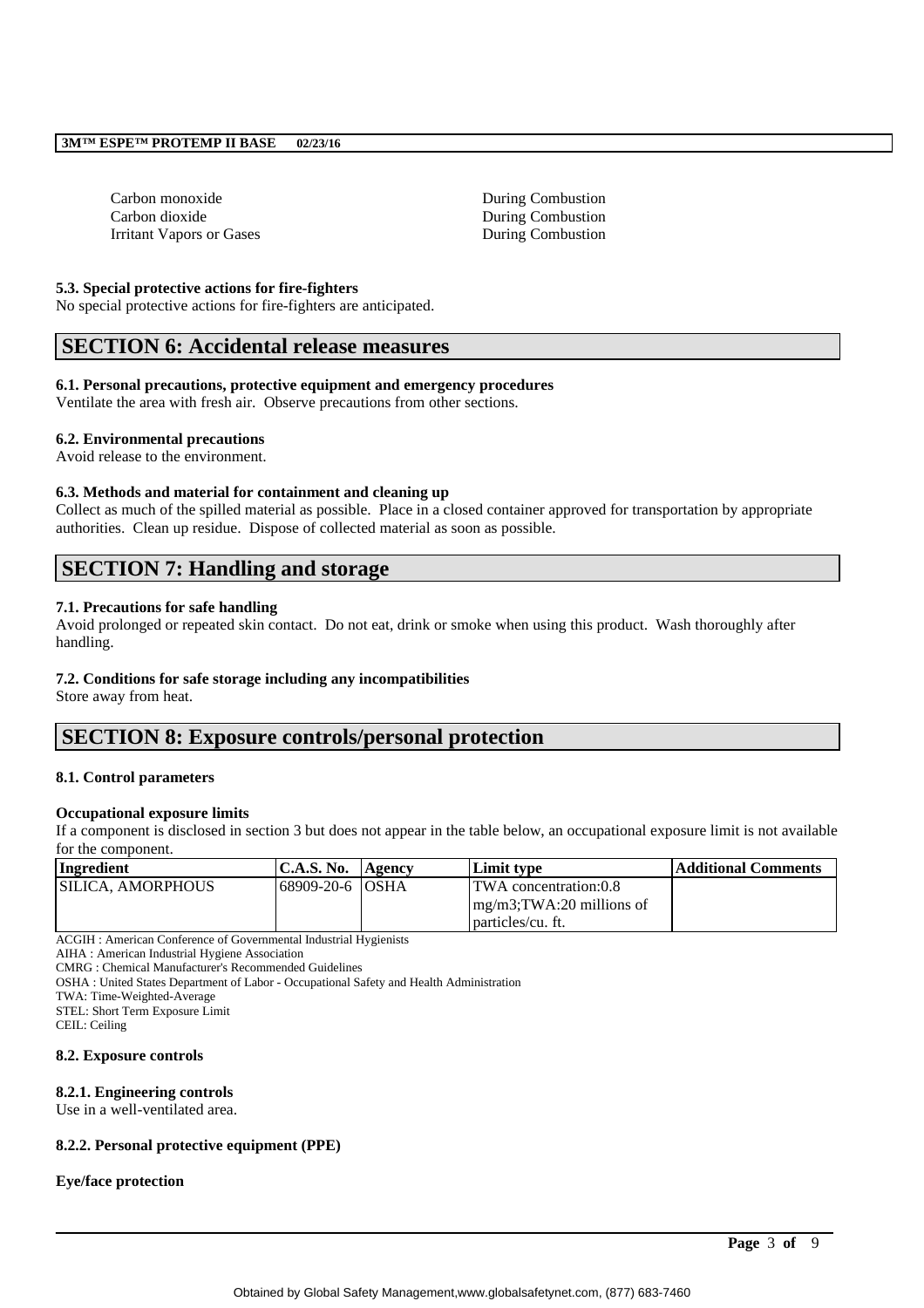## **3M™ ESPE™ PROTEMP II BASE 02/23/16**

Select and use eye/face protection to prevent contact based on the results of an exposure assessment. The following eye/face protection(s) are recommended: Safety Glasses with side shields

# **Skin/hand protection**

See Section 7.1 for additional information on skin protection.

#### **Respiratory protection**

None required.

# **SECTION 9: Physical and chemical properties**

## **9.1. Information on basic physical and chemical properties**

| <b>General Physical Form:</b>          | Solid                                          |
|----------------------------------------|------------------------------------------------|
| <b>Specific Physical Form:</b>         | Paste                                          |
| Odor, Color, Grade:                    | Different colored pastes, slight acrylate odor |
| <b>Odor threshold</b>                  | No Data Available                              |
| pН                                     | No Data Available                              |
| <b>Melting point</b>                   | No Data Available                              |
| <b>Boiling Point</b>                   | Not Applicable                                 |
| <b>Flash Point</b>                     | Flash point > 93 °C (200 °F)                   |
| <b>Evaporation rate</b>                | Not Applicable                                 |
| Flammability (solid, gas)              | Not Classified                                 |
| <b>Flammable Limits(LEL)</b>           | Not Applicable                                 |
| <b>Flammable Limits (UEL)</b>          | Not Applicable                                 |
| <b>Vapor Pressure</b>                  | Not Applicable                                 |
| <b>Vapor Density</b>                   | Not Applicable                                 |
| <b>Specific Gravity</b>                | Approximately 1 [Ref Std: WATER=1]             |
| <b>Solubility in Water</b>             | Nil                                            |
| Solubility- non-water                  | No Data Available                              |
| Partition coefficient: n-octanol/water | No Data Available                              |
| <b>Autoignition temperature</b>        | No Data Available                              |
| <b>Decomposition temperature</b>       | No Data Available                              |
| <b>Viscosity</b>                       | 30,000 - 150,000 centipoise                    |
| <b>Volatile Organic Compounds</b>      | Not Applicable                                 |
| <b>Percent volatile</b>                | Not Applicable                                 |
| VOC Less H2O & Exempt Solvents         | Not Applicable                                 |
|                                        |                                                |

# **SECTION 10: Stability and reactivity**

#### **10.1. Reactivity**

This material may be reactive with certain agents under certain conditions - see the remaining headings in this section.

#### **10.2. Chemical stability**

Stable.

#### **10.3. Possibility of hazardous reactions**

Hazardous polymerization will not occur.

#### **10.4. Conditions to avoid**

Heat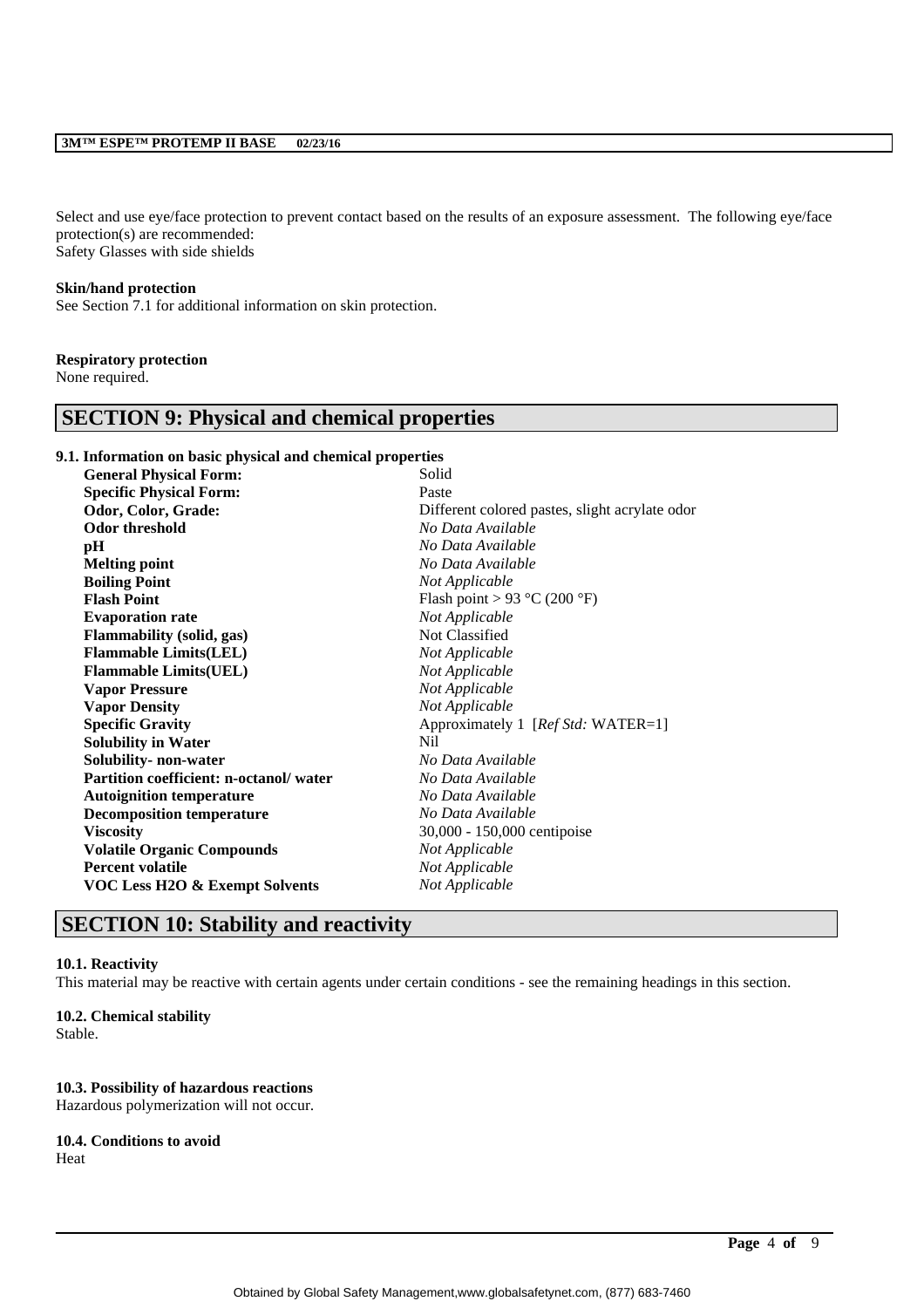**10.5. Incompatible materials** None known.

#### **10.6. Hazardous decomposition products**

**Substance Condition**

None known.

Refer to section 5.2 for hazardous decomposition products during combustion.

# **SECTION 11: Toxicological information**

**The information below may not be consistent with the material classification in Section 2 if specific ingredient classifications are mandated by a competent authority. In addition, toxicological data on ingredients may not be reflected in the material classification and/or the signs and symptoms of exposure, because an ingredient may be present below the threshold for labeling, an ingredient may not be available for exposure, or the data may not be relevant to the material as a whole.**

**This document has been prepared in accordance with the U.S. OSHA Hazard Communication Standard, which requires the inclusion of all known hazards of the product or ingredients regardless of the potential risk. The risks of the hazards communicated in this document may vary depending on the potential for exposure. The information below represents toxicological information associated with the individual components of the uncured product. Once properly mixed and/or cured, the product is safe for its intended use.**

**11.1. Information on Toxicological effects**

**Signs and Symptoms of Exposure**

#### **Based on test data and/or information on the components, this material may produce the following health effects:**

#### **Inhalation:**

This product may have a characteristic odor; however, no adverse health effects are anticipated.

#### **Skin Contact:**

Contact with the skin during product use is not expected to result in significant irritation.

#### **Eye Contact:**

Contact with the eyes during product use is not expected to result in significant irritation.

#### **Ingestion:**

Gastrointestinal Irritation: Signs/symptoms may include abdominal pain, stomach upset, nausea, vomiting and diarrhea.

#### **Toxicological Data**

If a component is disclosed in section 3 but does not appear in a table below, either no data are available for that endpoint or the data are not sufficient for classification.

#### **Acute Toxicity**

| <b>Name</b>                                                         | Route     | <b>Species</b>                    | <b>Value</b>                                      |
|---------------------------------------------------------------------|-----------|-----------------------------------|---------------------------------------------------|
| Overall product                                                     | Dermal    |                                   | No data available; calculated $ATE > 5,000$ mg/kg |
| Overall product                                                     | Ingestion |                                   | No data available; calculated $ATE > 5,000$ mg/kg |
| BISPHENOL A POLYETHYLENE GLYCOL DIETHER<br>DIMETHACRYLATE (BISEMA6) | Dermal    | Professio<br>nal<br>judgeme<br>nt | LD50 estimated to be $> 5,000$ mg/kg              |
| BISPHENOL A POLYETHYLENE GLYCOL DIETHER<br>DIMETHACRYLATE (BISEMA6) | Ingestion | Rat                               | $LD50 > 2,000$ mg/kg                              |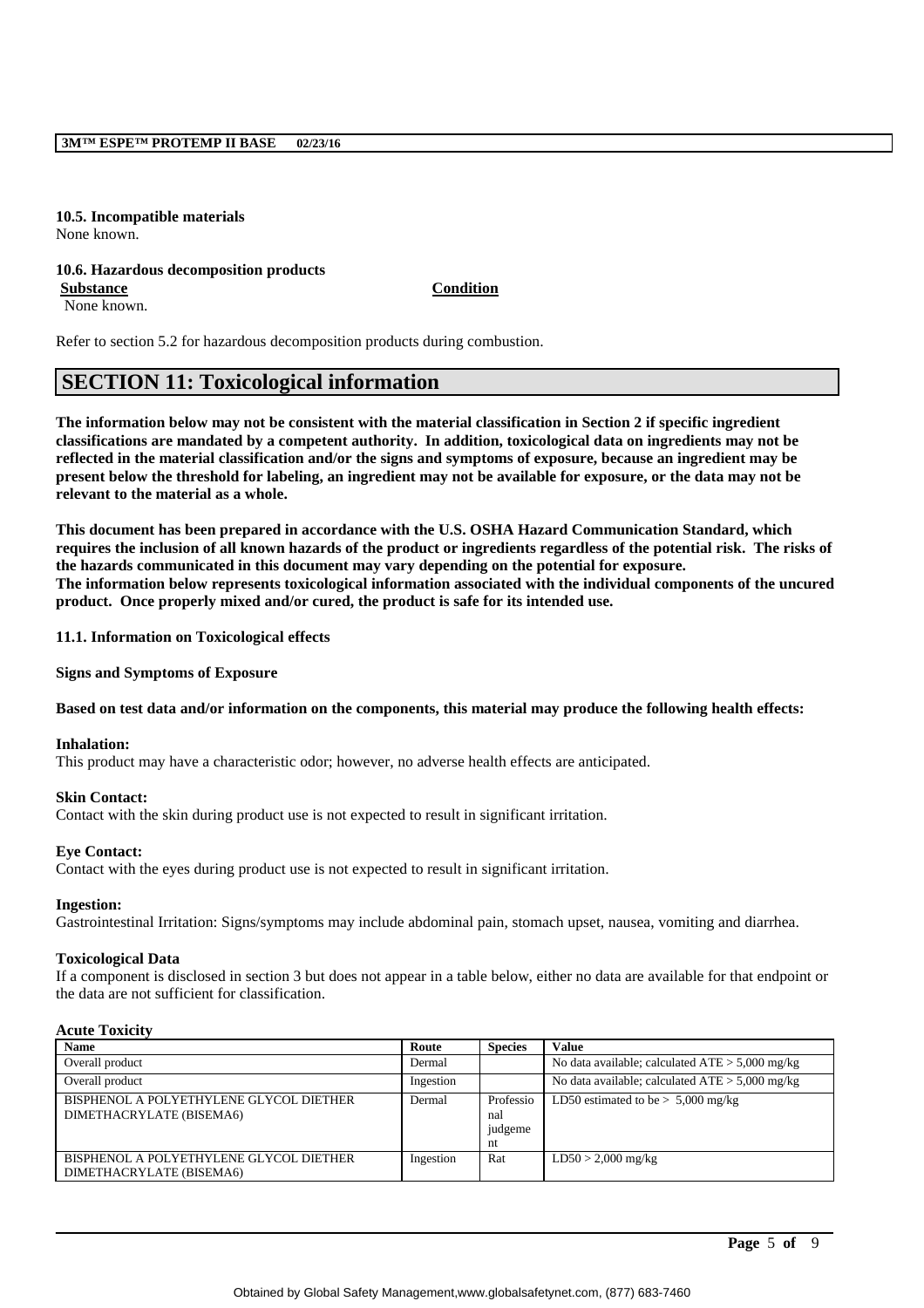## **3M™ ESPE™ PROTEMP II BASE 02/23/16**

| Glass powder (65997-17-3), surface modified with 2-propenoic<br>acid, 2 methyl-.3-(trimethoxysilyl)propyl ester (2530-85-0), bulk<br>material | Dermal                                |                                   | LD50 estimated to be $> 5,000$ mg/kg       |
|-----------------------------------------------------------------------------------------------------------------------------------------------|---------------------------------------|-----------------------------------|--------------------------------------------|
| Glass powder (65997-17-3), surface modified with 2-propenoic<br>acid, 2 methyl-.3-(trimethoxysilyl)propyl ester (2530-85-0), bulk<br>material | Ingestion                             |                                   | LD50 estimated to be $2,000 - 5,000$ mg/kg |
| <b>SILANE TREATED SILICA</b>                                                                                                                  | Dermal                                | Rabbit                            | $LD50 > 5,000$ mg/kg                       |
| <b>SILANE TREATED SILICA</b>                                                                                                                  | Inhalation-<br>Dust/Mist<br>(4 hours) | Rat                               | $LC50 > 0.691$ mg/l                        |
| <b>SILANE TREATED SILICA</b>                                                                                                                  | Ingestion                             | Rat                               | $LD50 > 5,110$ mg/kg                       |
| <b>VINYL ETHER COPOLYMER</b>                                                                                                                  | Dermal                                | Professio<br>nal<br>judgeme<br>nt | LD50 estimated to be $2,000 - 5,000$ mg/kg |
| <b>VINYL ETHER COPOLYMER</b>                                                                                                                  | Ingestion                             | Rat                               | $LD50 > 2,000$ mg/kg                       |

 $ATE = acute$  toxicity estimate

## **Skin Corrosion/Irritation**

| <b>Name</b>                                                                     | <b>Species</b> | Value                     |
|---------------------------------------------------------------------------------|----------------|---------------------------|
|                                                                                 |                |                           |
| Overall product                                                                 | Rabbit         | No significant irritation |
| Glass powder (65997-17-3), surface modified with 2-propenoic acid, 2 methyl-.3- | Professio      | No significant irritation |
| (trimethoxysilyl) propyl ester (2530-85-0), bulk material                       | nal            |                           |
|                                                                                 | judgeme        |                           |
|                                                                                 | nt             |                           |
| <b>SILANE TREATED SILICA</b>                                                    | Rabbit         | No significant irritation |

## **Serious Eye Damage/Irritation**

| <b>Name</b>                                                                     | <b>Species</b> | Value                     |
|---------------------------------------------------------------------------------|----------------|---------------------------|
|                                                                                 |                |                           |
| Glass powder (65997-17-3), surface modified with 2-propenoic acid, 2 methyl-.3- | Professio      | No significant irritation |
| (trimethoxysilyl) propyl ester (2530-85-0), bulk material                       | nal            |                           |
|                                                                                 | judgeme        |                           |
|                                                                                 | nt             |                           |
| <b>SILANE TREATED SILICA</b>                                                    | Rabbit         | No significant irritation |

## **Skin Sensitization**

| <b>Name</b>                             | <b>Species</b> | Value           |
|-----------------------------------------|----------------|-----------------|
| Overall product                         | Guinea         | Not sensitizing |
|                                         | pig            |                 |
| BISPHENOL A POLYETHYLENE GLYCOL DIETHER | Guinea         | Not sensitizing |
| DIMETHACRYLATE (BISEMA6)                | pig            |                 |
| <b>SILANE TREATED SILICA</b>            | Human          | Not sensitizing |
|                                         | and            |                 |
|                                         | animal         |                 |

# **Respiratory Sensitization**

For the component/components, either no data are currently available or the data are not sufficient for classification.

#### **Germ Cell Mutagenicity**

| <b>Name</b>                                                         | Route    | <b>Value</b>  |
|---------------------------------------------------------------------|----------|---------------|
| BISPHENOL A POLYETHYLENE GLYCOL DIETHER<br>DIMETHACRYLATE (BISEMA6) | In Vitro | Not mutagenic |
| <b>SILANE TREATED SILICA</b>                                        | In Vitro | Not mutagenic |

# **Carcinogenicity**

| <b>Name</b>                              | Route               | $\sim$<br>Species | $-1$<br>V alue                                           |
|------------------------------------------|---------------------|-------------------|----------------------------------------------------------|
| <b>EATED SILICA</b><br><b>SILANE TRE</b> | Not                 | Mouse             | e data exist.<br>, but the data are not<br>Some positive |
|                                          | $\sim$<br>Specified |                   | $\sim$<br>classification<br>∴ for ∘<br>sufficient        |

\_\_\_\_\_\_\_\_\_\_\_\_\_\_\_\_\_\_\_\_\_\_\_\_\_\_\_\_\_\_\_\_\_\_\_\_\_\_\_\_\_\_\_\_\_\_\_\_\_\_\_\_\_\_\_\_\_\_\_\_\_\_\_\_\_\_\_\_\_\_\_\_\_\_\_\_\_\_\_\_\_\_\_\_\_\_\_\_\_\_

# **Reproductive Toxicity**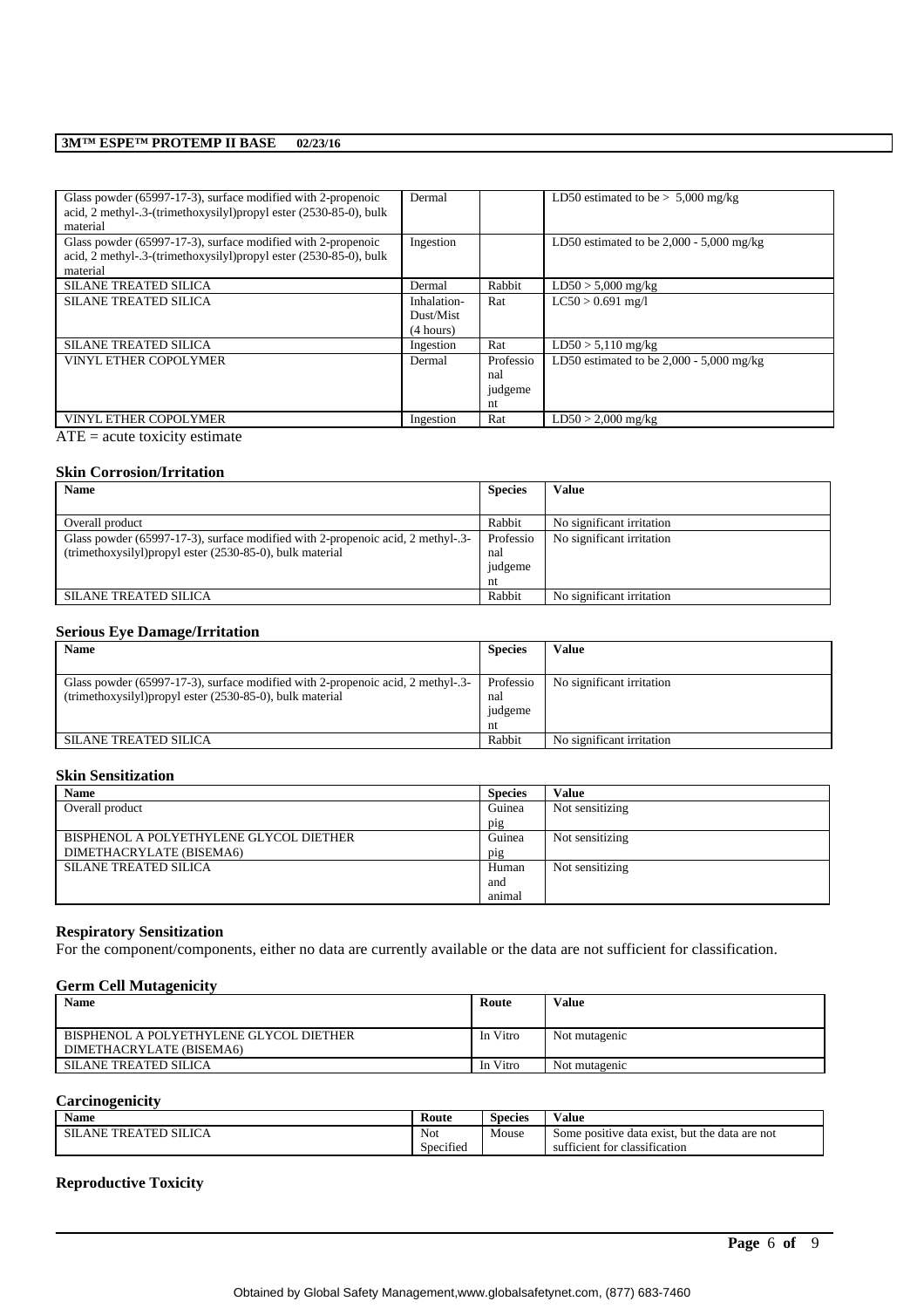# **3M™ ESPE™ PROTEMP II BASE 02/23/16**

| <b>Name</b>                  | Route     | Value                            | <b>Species</b> | <b>Test Result</b>              | <b>Exposure</b><br><b>Duration</b> |
|------------------------------|-----------|----------------------------------|----------------|---------------------------------|------------------------------------|
| <b>SILANE TREATED SILICA</b> | Ingestion | Not toxic to female reproduction | Rat            | NOAEL 509<br>mg/kg/day          | generation                         |
| SILANE TREATED SILICA        | Ingestion | Not toxic to male reproduction   | Rat            | <b>NOAEL 497</b><br>mg/kg/day   | generation                         |
| SILANE TREATED SILICA        | Ingestion | Not toxic to development         | Rat            | <b>NOAEL 1,350</b><br>mg/kg/day | during<br>organogenesi             |

# **Reproductive and/or Developmental Effects**

#### **Target Organ(s)**

#### **Specific Target Organ Toxicity - single exposure**

For the component/components, either no data are currently available or the data are not sufficient for classification.

#### **Specific Target Organ Toxicity - repeated exposure**

| <b>Name</b>                            | Route      | Target Organ(s)                 | Value                 | <b>Species</b> | <b>Test Result</b>     | Exposure<br><b>Duration</b> |
|----------------------------------------|------------|---------------------------------|-----------------------|----------------|------------------------|-----------------------------|
| <b>SILANE TREATED</b><br><b>SILICA</b> | Inhalation | respiratory system<br>silicosis | All data are negative | Human          | NOAEL Not<br>available | occupational<br>exposure    |

#### **Aspiration Hazard**

For the component/components, either no data are currently available or the data are not sufficient for classification.

**Please contact the address or phone number listed on the first page of the SDS for additional toxicological information on this material and/or its components.**

# **SECTION 12: Ecological information**

#### **Ecotoxicological information**

Please contact the address or phone number listed on the first page of the SDS for additional ecotoxicological information on this material and/or its components.

#### **Chemical fate information**

Please contact the address or phone number listed on the first page of the SDS for additional chemical fate information on this material and/or its components.

# **SECTION 13: Disposal considerations**

#### **13.1. Disposal methods**

Dispose of contents/ container in accordance with the local/regional/national/international regulations.

Prior to disposal, consult all applicable authorities and regulations to insure proper classification. Dispose of waste product in a permitted industrial waste facility. As a disposal alternative, incinerate in a permitted waste incineration facility. If no other disposal options are available, waste product may be placed in a landfill properly designed for industrial waste.

#### **EPA Hazardous Waste Number (RCRA):** Not regulated

# **SECTION 14: Transport Information**

For Transport Information, please visit http://3M.com/Transportinfo or call 1-800-364-3577 or 651-737-6501.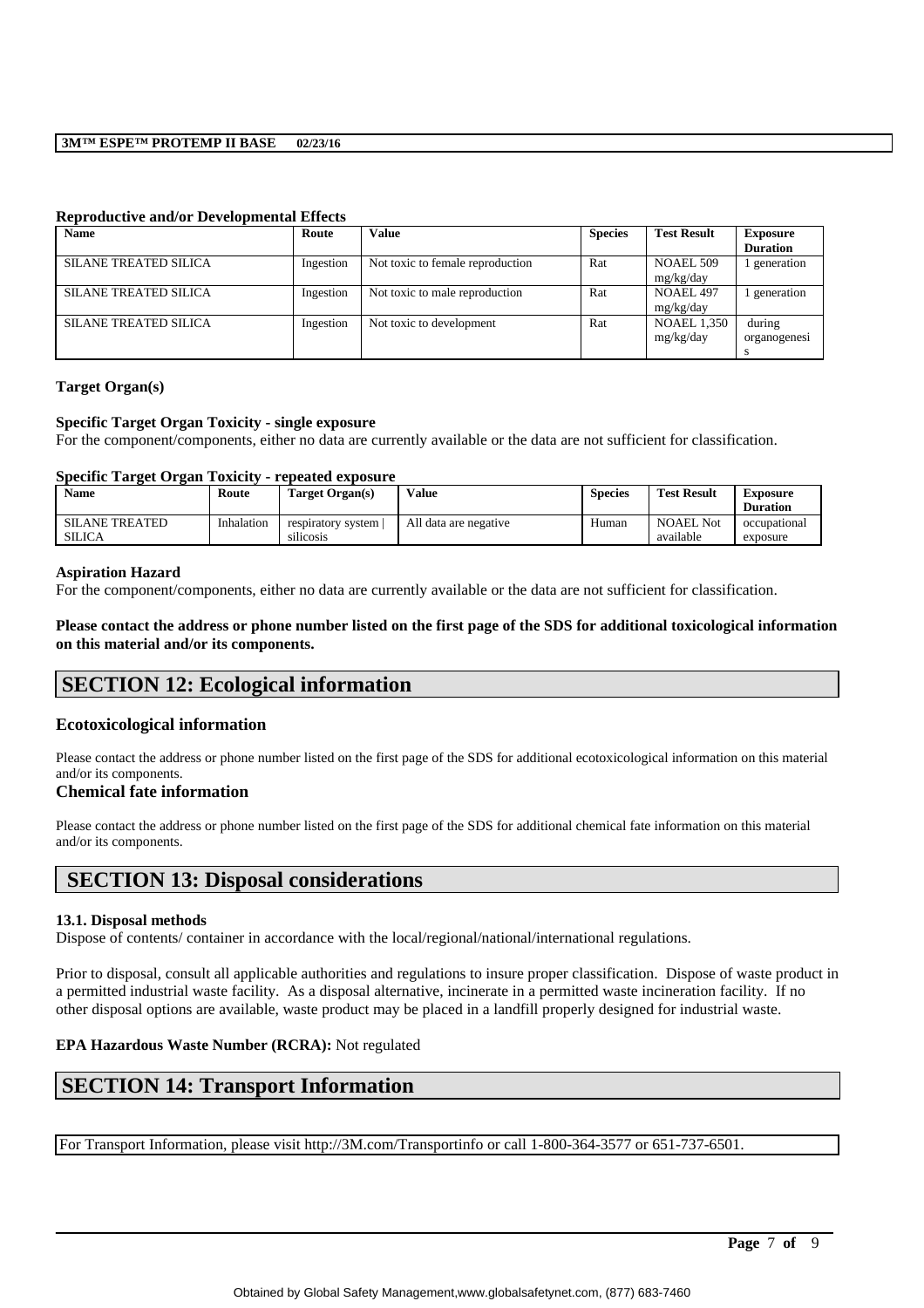# **SECTION 15: Regulatory information**

# **15.1. US Federal Regulations**

Contact 3M for more information.

## **311/312 Hazard Categories:**

Fire Hazard - No Pressure Hazard - No Reactivity Hazard - No Immediate Hazard - No Delayed Hazard - No

# **15.2. State Regulations**

Contact 3M for more information.

#### **California Proposition 65**

| Ingredient       | <b>C.A.S. No.</b> | <b>Classification</b>     |
|------------------|-------------------|---------------------------|
| Toluene          | 108-88-3          | Female reproductive toxin |
| Toluene          | 108-88-3          | Developmental Toxin       |
| Titanium Dioxide | 13463-67-7        | Carcinogen                |

WARNING: This product contains a chemical known to the State of California to cause birth defects or other reproductive harm.

WARNING: This product contains a chemical known to the State of California to cause cancer.

# **15.3. Chemical Inventories**

The components of this product are in compliance with the new substance notification requirements of CEPA.

The components of this material are in compliance with the China "Measures on Environmental Management of New Chemical Substance". Certain restrictions may apply. Contact the selling division for additional information.

This material contains one or more substances not listed on the TSCA Inventory. Commercial use of this material is regulated by the FDA.

Contact 3M for more information.

# **15.4. International Regulations**

Contact 3M for more information.

**This SDS has been prepared to meet the U.S. OSHA Hazard Communication Standard, 29 CFR 1910.1200.**

# **SECTION 16: Other information**

# **NFPA Hazard Classification**

**Health:** 0 **Flammability:** 1 **Instability:** 0 **Special Hazards:** None

National Fire Protection Association (NFPA) hazard ratings are designed for use by emergency response personnel to address the hazards that are presented by short-term, acute exposure to a material under conditions of fire, spill, or similar emergencies. Hazard ratings are primarily based on the inherent physical and toxic properties of the material but also include the toxic properties of combustion or decomposition products that are known to be generated in significant quantities.

| <b>Document Group:</b> | $16 - 2761 - 1$ | <b>Version Number:</b>  | 6.01     |
|------------------------|-----------------|-------------------------|----------|
| <b>Issue Date:</b>     | 02/23/16        | <b>Supercedes Date:</b> | 04/14/15 |